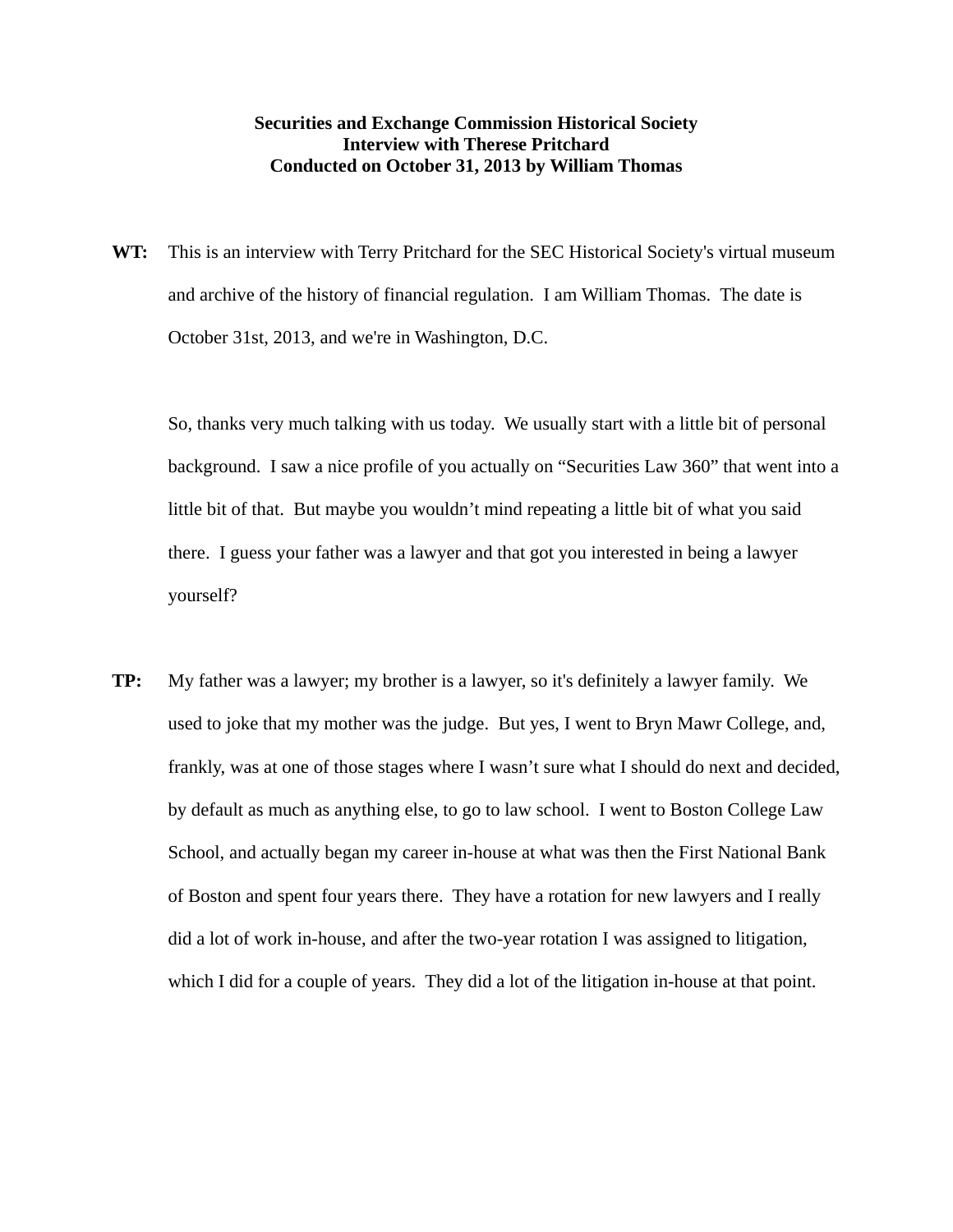And then my husband, who received a Ph.D in philosophy, received a teaching position offer at St. Mary's College of Maryland. Since philosophy is a lot more difficult in terms of marketing and finding a position than law is, I agreed to look for a job in Washington, and actually was interested in one of two jobs, either the Antitrust Division, or the Enforcement Division of the SEC.

- WT: Okay, what sort of cases were you working on at the bank?
- **TP:** Typical commercial litigation kinds of cases, but I had become very interested in the securities side during the corporate rotation. To me, the notion of putting together securities work and litigation work in the context of enforcement was really appealing or antitrust work. I was happy to go in either direction, although at that point in time the enforcement division was much more active than the antitrust division was so it had a particular appeal.
- **WT:** Yes, we're coming into a period in the 1980s I guess. Just to put some dates on things, you got your AB, it says here, in 1975?
- **TP:** Right.
- **WT:** And then your JD in 1978, and then you came to the SEC in 1982, which is indeed the beginning of a very interesting period for enforcement at the SEC.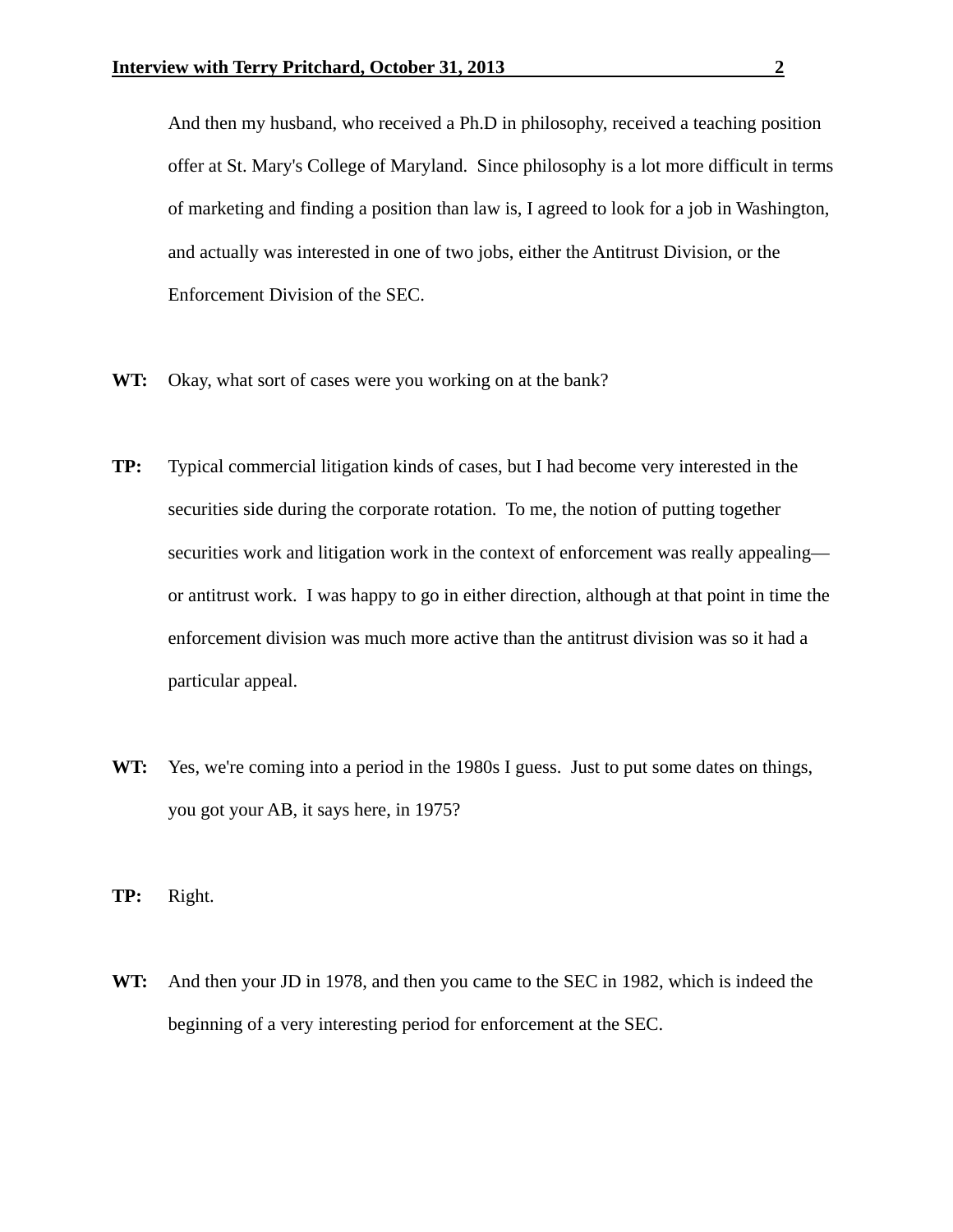**TP:** That's right. Insider trading was a very hot topic at the time, and the Enforcement division was really in the early stages of freezing assets of U.S. branches of foreign banks, or of U.S. citizens with accounts in foreign banks, so there were a lot of Swiss bank account cases that were making the headlines, and things like that.

 I actually was in a branch early on where our branch chief didn't love the insider trading cases. So, the two cases I remember being first involved with, one was a loan loss reserve case out of a bank in Texas, and we didn't bring that case; and the other was actually the Bayswater case, and that's a Carl Icahn entity that we sued for being an unregistered investment company. So I was actually not in the middle of the intense insider trading cases in my first couple of years there.

- **WT:** So, why was it that they wouldn't be excited about pursuing insider trading cases at that time?
- **TP:** My branch chief?
- **WT:** Yes, your branch chief.
- **TP:** I think he just loved the more technical cases, the accounting cases and the manipulation cases and kind of the more—I'll call them the more numbers-oriented cases. So, you get assigned to a branch and you get assigned cases and that's what you pursue. And they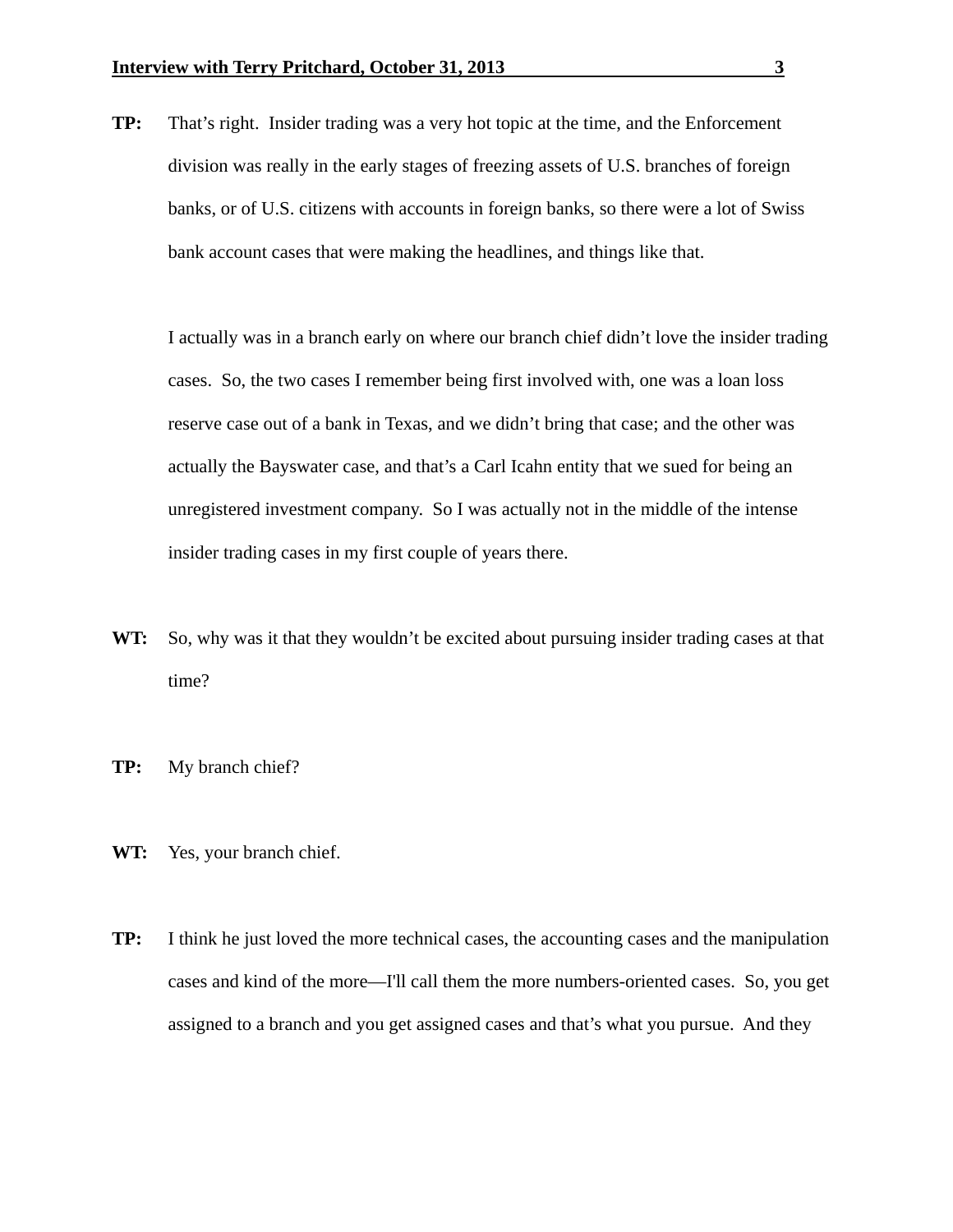were great too. It certainly rounded out the program, but certainly the headlines of the time were the exciting insider trading cases.

- **WT:** Yes, John Shad had made a point of going after those cases by that point already, is that correct?
- **TP:** I think that's right, and John Fedders, and clearly they hit upon something because there were a lot of big cases that were brought in those years, really, in the insider trading arena.
- **WT:** This is definitely something we're going to be wanting to talk about a lot, so before we get into the depths of it why don't we discuss a little bit coming up through law school. As I was saying before, this is part of a series on women in regulation so can you tell me a little bit about your experiences, what the proportions of women were in the environments that you were in, what the experience was like?
- **TP:** Well, I went to an all-women's college so it's hard for me to obviously talk about that, but at Boston College Law School, by the time I got there, interestingly enough there were a pretty significant number of women. I'm going to say I doubt it was 50 percent, but we weren't a dramatic minority. There were certainly lots of us around, probably 30 to 40 percent back then, women, so it wasn't an uncomfortable situation at all. I think the educational environment was much more progressive in terms of welcoming women into their ranks. It took a bit longer for private industry and government, I think.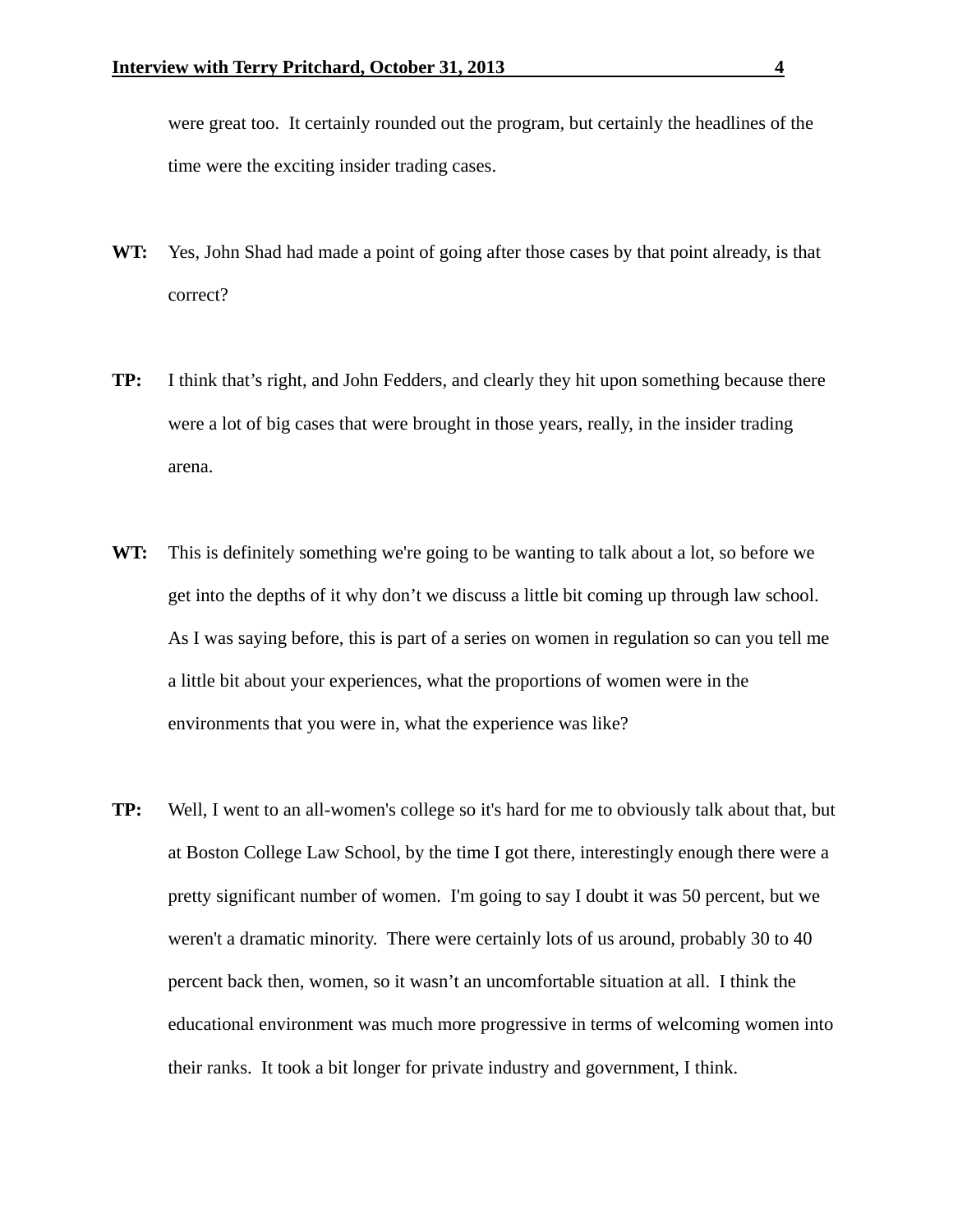- **WT:** Can I ask what it was about Bryn Mawr in particular that sent you there?
- **TP:** I don't remember in particular other than my very conservative, religious parents thought that an all-women's college would be a good choice, and actually scratched their heads a lot about why on earth I would want to go to law school because they didn't have a perspective that women would want to have a profession, and certainly not that women would want to both have children and have a profession. I mean that was just not in their realm of things they would conceive as desirable for their children.
- **WT:** Not to dwell on the subject too much but you mentioned in your profile, too, that judges could sometimes at that point in time be a little bit condescending.
- **TP:** I have laundry list of funny stories about the early years, whether it's judges or, frankly, secretaries in New York law firms. They're just very funny now. I don't think they were so funny at the time, but certainly, yes, judges who would comment on your looks as opposed to the substance of what you were saying, and things like that, so yes.
- **WT:** But on the whole, you were saying the SEC was a pretty comfortable environment.
- **TP:** Yes, it was. The SEC overall was a great place for women. I'm sure you've probably talked to lots of the stars, Linda Fienberg, Elisse Walter, the late Linda Quinn was wonderful. In Enforcement there were far fewer women, so I was actually a pretty early,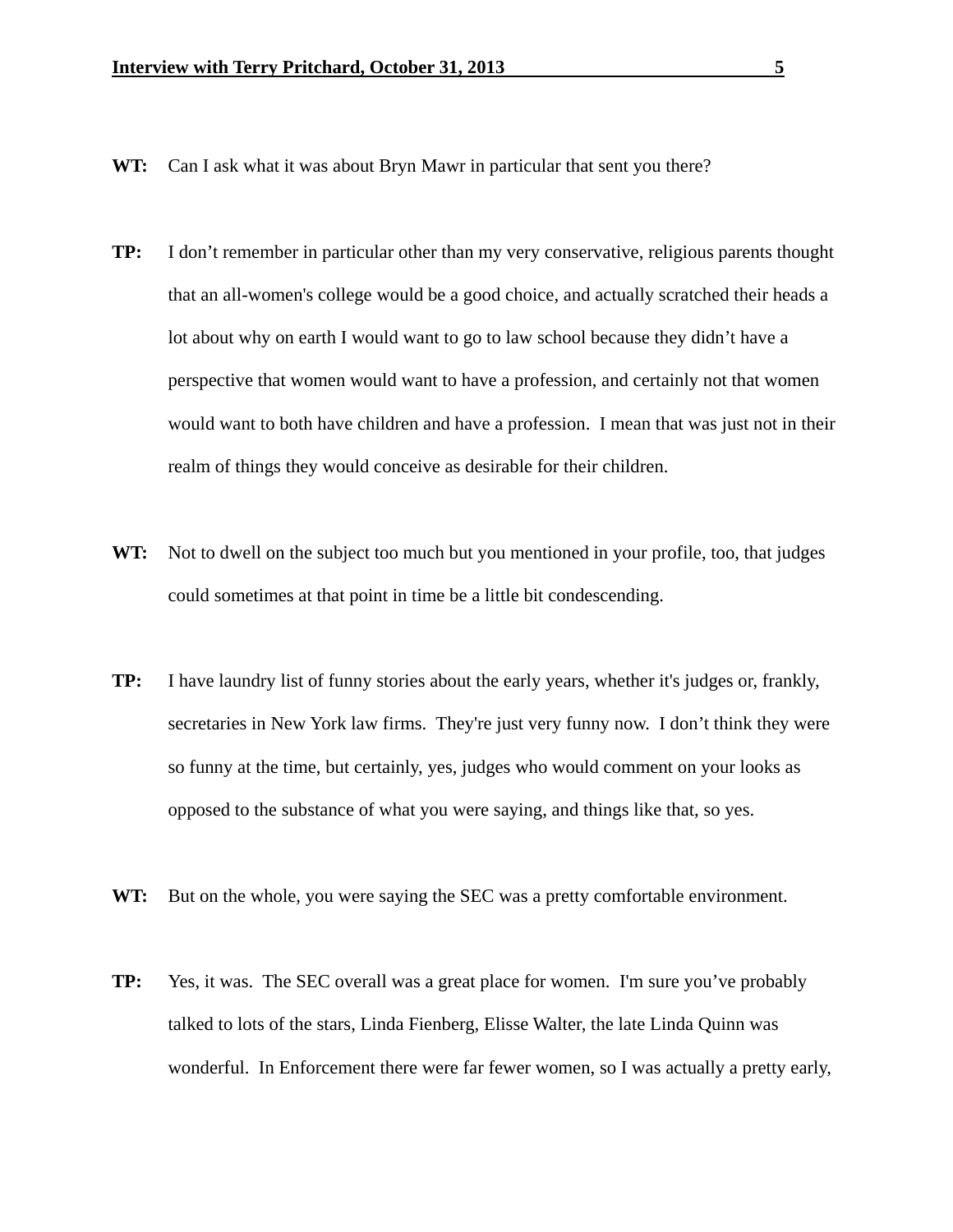I guess, supervisor. Debbie Hechinger was before me, and I think that's it in terms of women in supervisory roles in enforcement. Alexia Morrison came in at about the same time, I think, as me in the trial unit. So she was the other person who was a senior woman in Enforcement.

- **WT:** Okay. Why don't we talk a little bit about the breadth of the cases, then, you would see when you came in? As you said, at first insider trading was not the central thing that you did, so maybe we should do a survey.
- **TP:** Well, I mean I think my cases in my years there probably covered the gamut of all securities laws. It was everything from a '40 Act case to a lot of accounting cases. I actually liked the accounting cases. I don't think I did any FCPA cases back then, manipulation. By 1984—that's when I became a branch chief—the year after that I spent a lot of time on the E. F. Hutton check kiting matter, which was a criminal case and an SEC case. And then, really by 1986, that's when I was promoted to assistant director and became in charge of the branches that had just nabbed Dennis Levine. So, I would say from that point to the end of my career I was primarily focused on Ivan Boesky, Michael Milken and the Drexel-related cases.
- **WT:** So, what role when you first got there were you playing? Now was it mainly an investigation, litigation?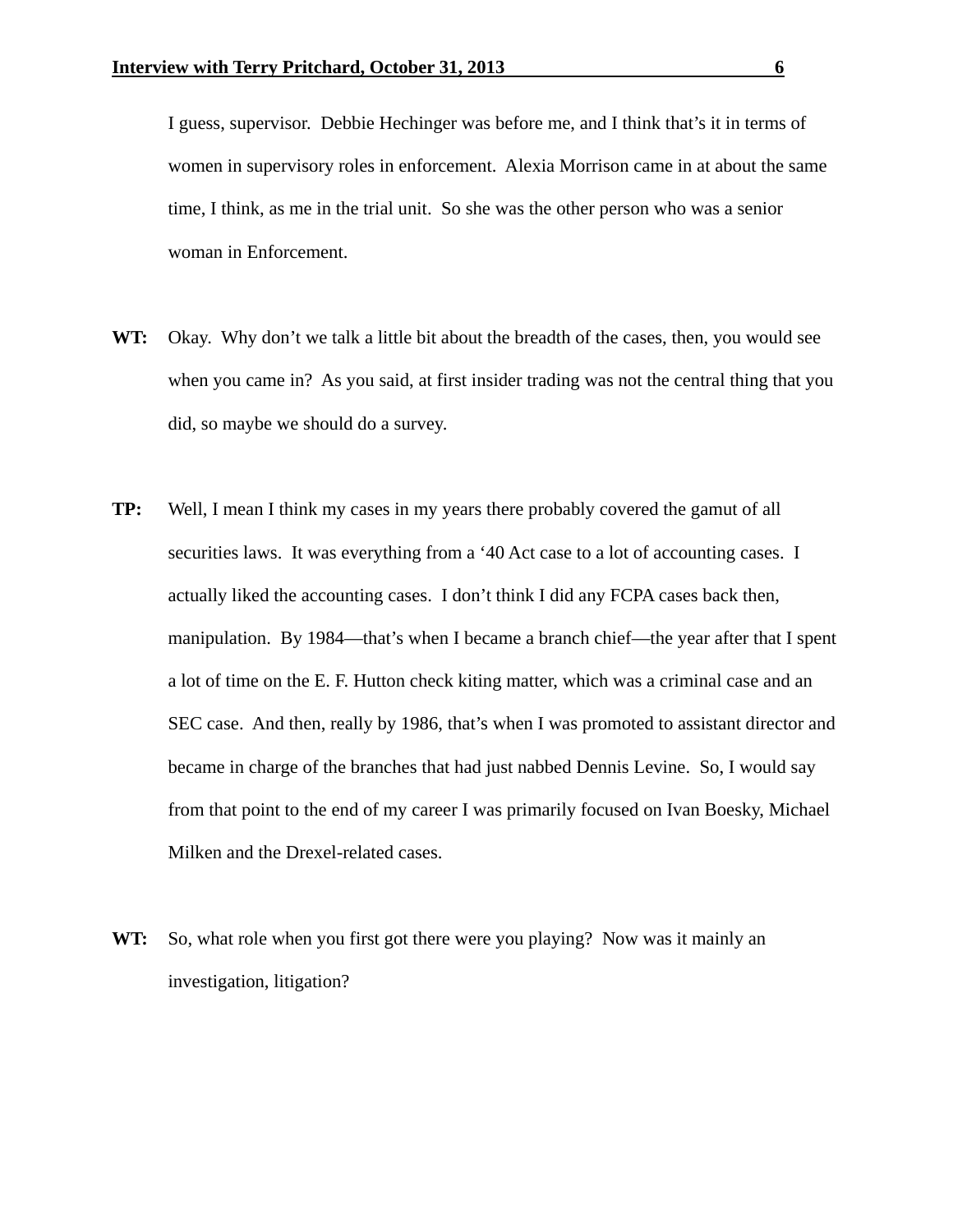- **TP:** Right. Yes, staff attorney in the Enforcement division doing investigations, which I loved. And that's an amazing role in which to learn so much, because you have to do it all. Certainly back then, there was bureaucracy, but less, so you would subpoena documents, review documents, find the smoking guns, figure out what you needed to do with them, take the testimony, pull together the information and present it to your supervisor, so a great role.
- **WT:** You worked with a couple different directors of Enforcement in your time there. Could you tell me a little bit about them?
- **TP:** John Fedders was the first director of Enforcement, and amazingly, given that I was just a staff attorney, although he is the guy who promoted me to branch chief, I did get to know him and he was very interested in the cases and the people he had in his division. And I can say this, he promoted me when I was six months pregnant and that was a leap of faith back then. And when I came back it was really John Fedders—I wanted to work four days a week but keep my branch chief job, and he decided to give it a try. And actually we joked—because for the next five quarters my branch brought more cases than any other branches—and the joke became what would happen if we cut her back to three days a week.

 So, he was interested in the work, he was supportive, and I can say this about the Commission generally, everybody always wanted to do the right thing. Politics were really not a part of it at all. I certainly knew what John's politics were, but whether it was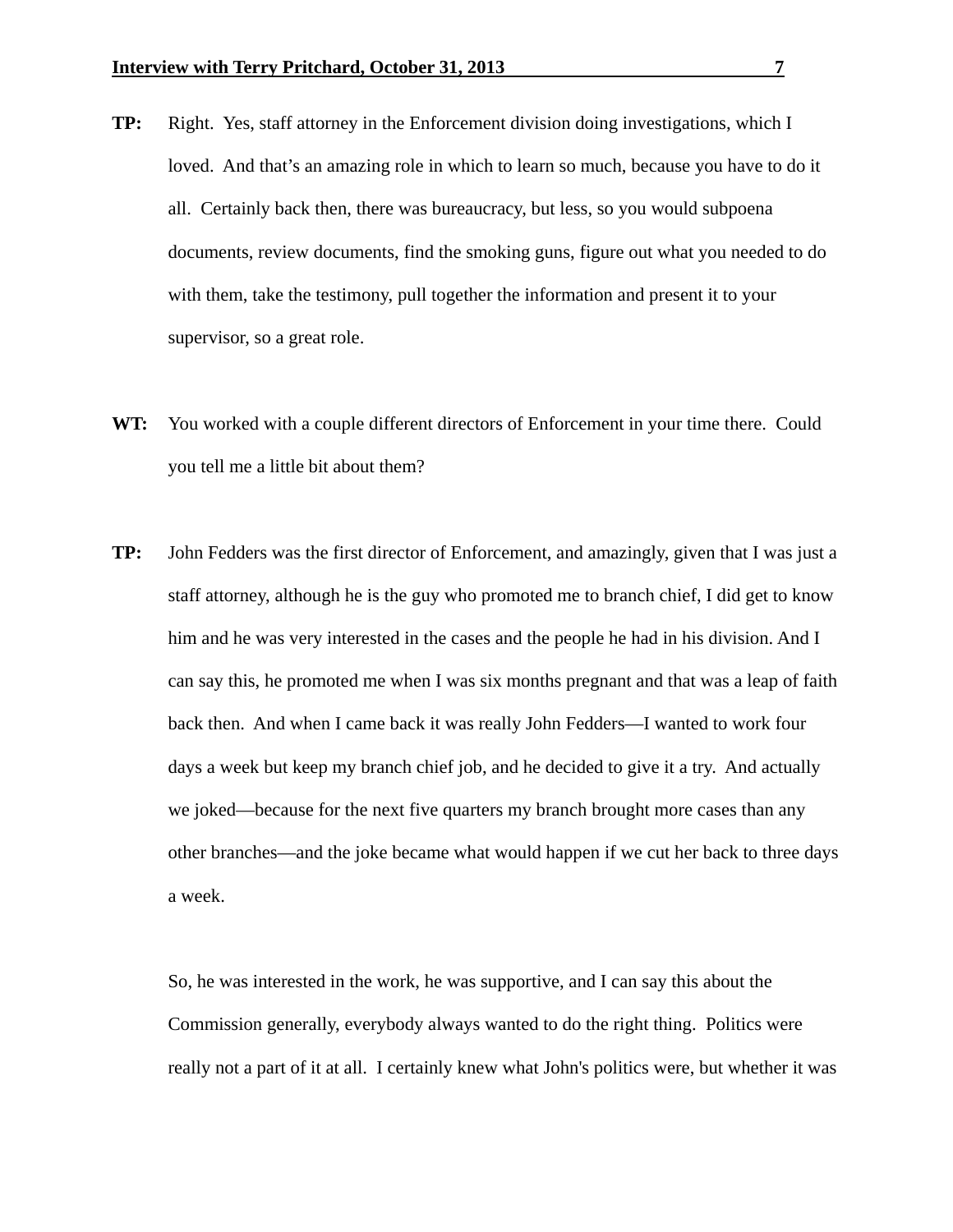John Fedders or John Shad, they were very intent on doing the right thing based on the information we gathered and analyzing whether there was a violation of the securities laws or not and pursuing it if there was. So that's what I would say about John.

 Gary was the same in that sense. Gary and I spent a lot of time together because, of course, the Drexel case, and the Marty Siegel case in particular, was really the first probably of the Ivan Boesky spinoffs that we pursued. He was very personally involved in those, so that was a great experience for me. I would say the same thing about him that I've said about John. They were intent on being supportive and helping us do what we could to figure out the actual facts, and then do the right thing by the facts.

- **WT:** So the branches that you were part of—I guess it's sort of a technical bureaucratic question—did they have particular responsibilities?
- **TP:** Not in the early years, so when I was a branch chief, my branch did everything. By then we had insider trading cases, accounting cases, manipulation cases, offering cases, all kinds of different cases, and there were six or seven lawyers in that branch who pursued those.

When I became an assistant director, as I said, by then Dennis Levine was just beginning to cooperate so we were just beginning to get information from him. As it evolved, there was one branch of my two branches that became completely devoted to pursuing Drexel deals. So there were a lot of deals involved in the Drexel case, and they were really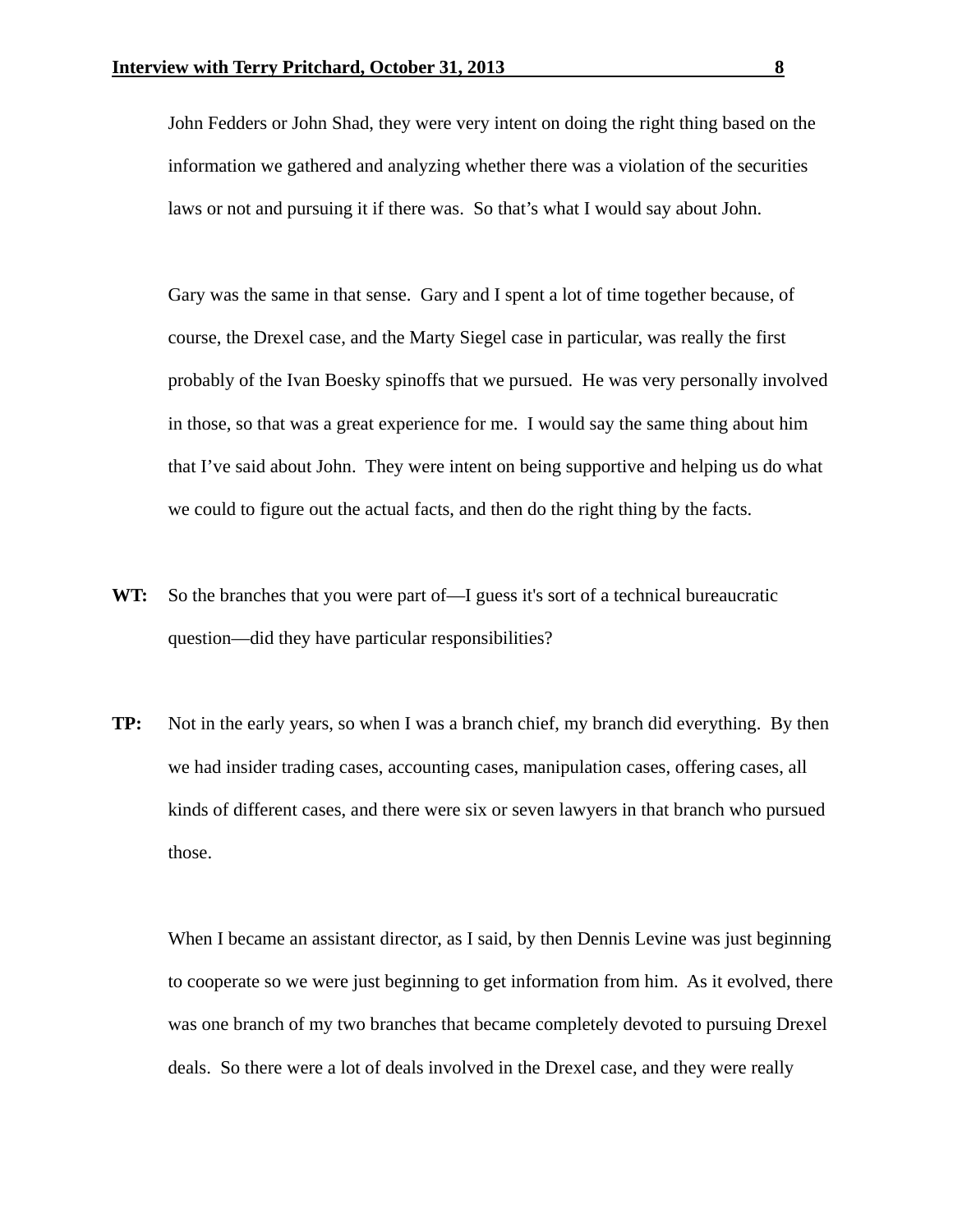divided by lawyer. Lawyers would be assigned to investigate a couple of the deals. And so an entire branch was devoted to Drexel.

- **WT:** I guess we'd better start talking then about these cases in particular. So you said you arrived just as Dennis Levine was beginning to cooperate?
- **TP:** I was promoted to assistant director over those branches just as he was beginning. He had cut a deal, yes, and we were obtaining information from him in his cooperation mode and pursuing the other members. There were a group of people sharing information and we were pursuing the other parties to that.
- **WT:** Okay, could you tell me a little bit about the process of the investigation?
- **TP:** Well, the investigation into Dennis Levine was pretty much over by then. The history is that there was suspicious trading observed by Merrill Lynch. They sent it to I assume Gary Lynch, someone in Enforcement. We began to pursue Bank Leu, which appeared to be the hub of where the profits were going. They were a Bahamian bank. They would not provide information. Ultimately, we put out a border watch and someone from Bank Leu came to the U.S. and was served a subpoena, I think at the Waldorf Astoria, at which point the difficulties contesting jurisdiction became worse for Bank Leu and they began to provide some information, although not the identity of the owner of the account.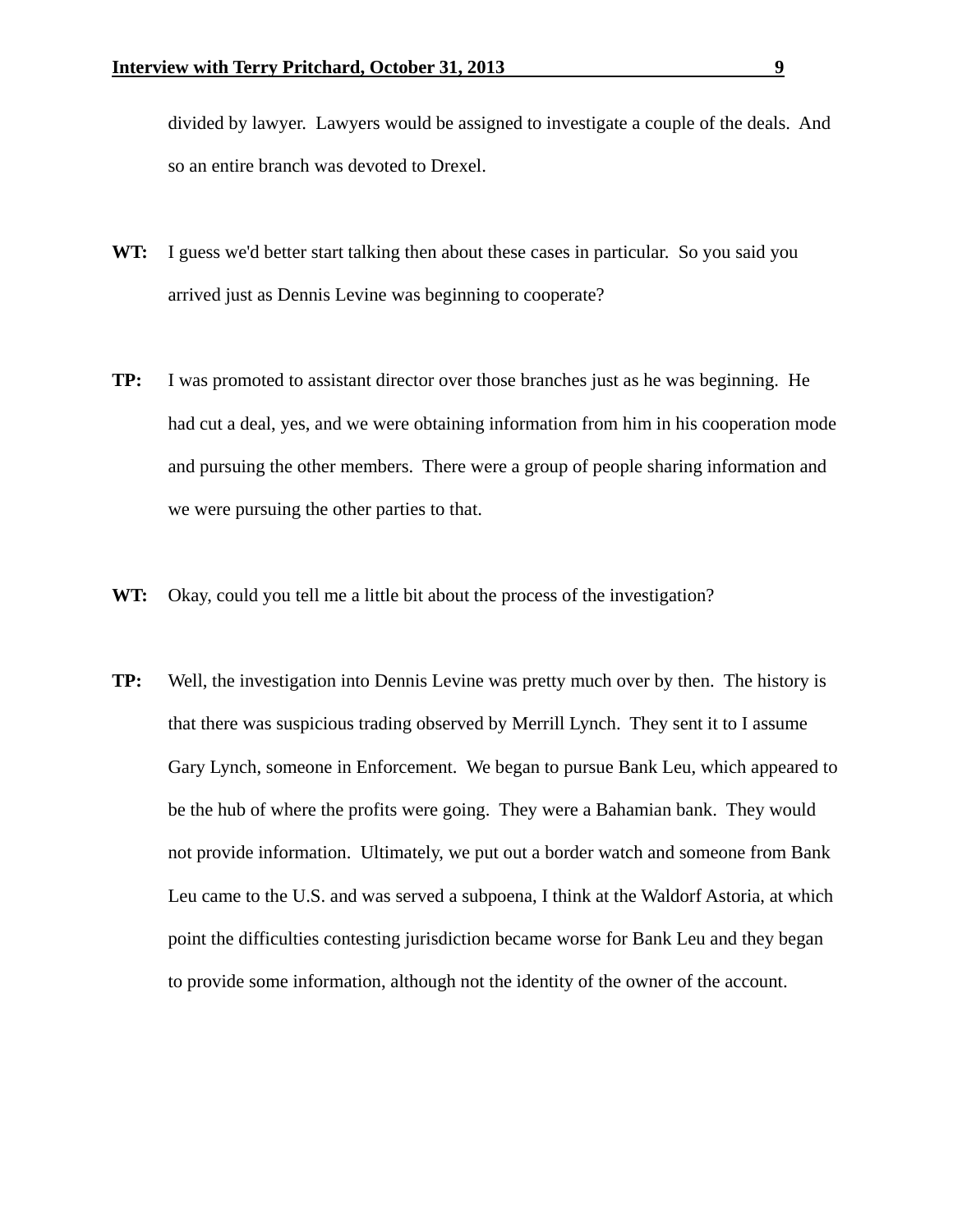So ultimately what happened was we had some very good people working on the case who kind of put the puzzle pieces together and really focused on Dennis Levine, and ultimately we were able to establish that it was Mr. Levine who was the owner of the account. He did some resisting. There were asset freezes filed in that case and, really, as I said, I came in when all of that was done. By the time I got there he was talking and we put the cases together against the other members of his ring, and of course one of the people he identified as a source of information was Ivan Boesky. And really my focus at that point became the Boesky case.

 And then what I would say is the information that Mr. Levine provided was pretty limited, but there was a long history of tender offers, and we had trading records, we got them by hand in those days on things called blue sheets, but we could see patterns of Mr. Boesky in advance of tender offers. We did an analysis of which deals he was hitting on in an effort to figure out who might be his other sources of information. By then, based on what we heard from Mr. Levine, we were quite convinced he had other sources of information, so some of it was a guessing game. And, ultimately, I think our guesses were close enough and hit frequently enough that Mr. Boesky believed that he, too, had to come in and cooperate.

**WT:** I guess you were dealing with these people personally. Could you tell me a little bit about what they were like to deal with, Levine and Boesky?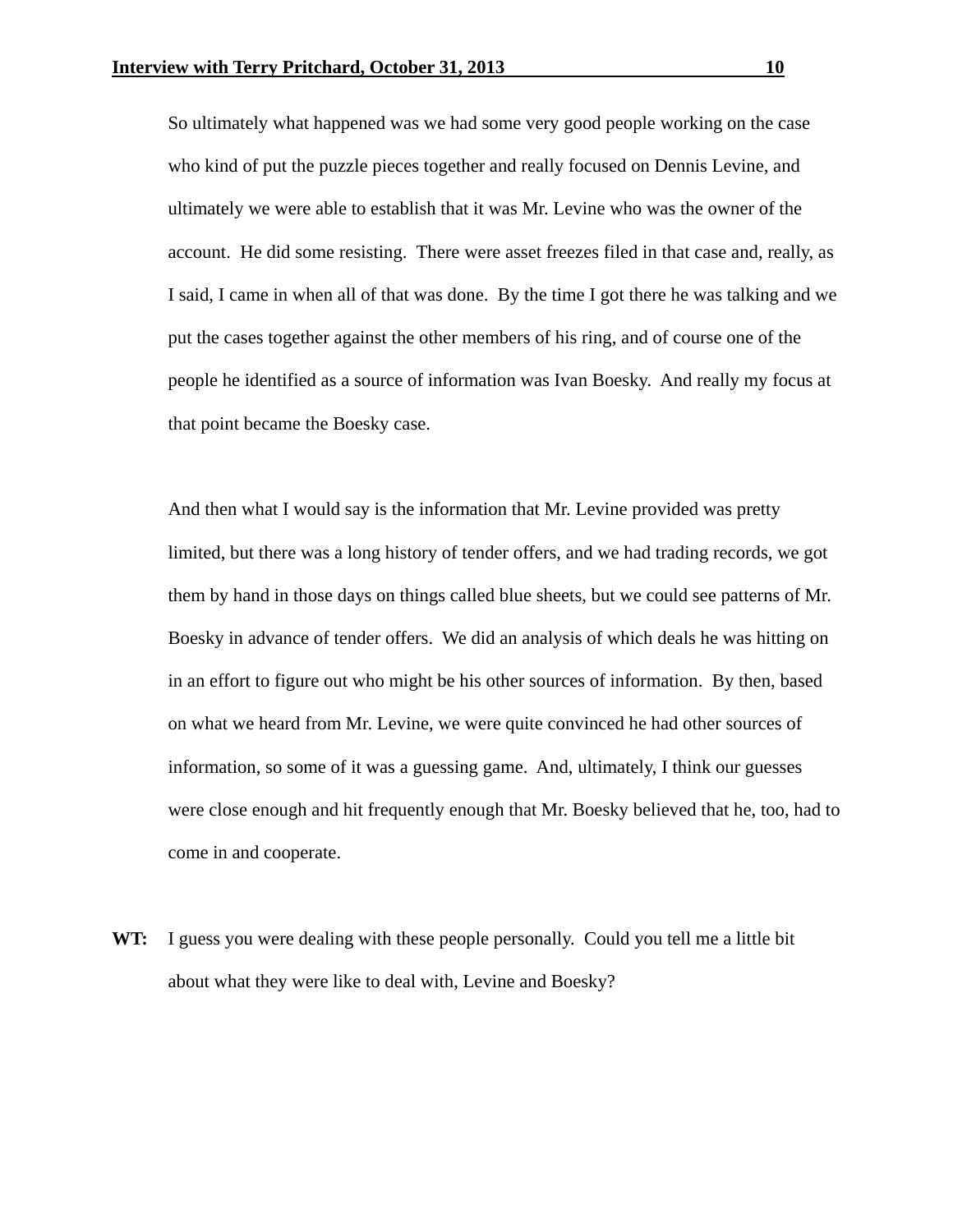**TP:** Well, Levine I didn't actually deal with all that much so I don't have a good sense of him. Boesky, I went to a few sessions after he was cooperating, but I'll tell you my primary role was really to take the information he was providing us and figure out what to do next.

 In terms of my impressions of Mr. Boesky, I would say I saw—I'll call them two personalities. There was the Ivan Boesky that was the public face previously, and some days he had that face on and he was confident and in control. Other days—or nights, because we were doing this at night—he was more introspective and reflective, and so he was a very interesting guy.

- WT: So, tell me about where this goes next then.
- **TP:** Well, of course we took the information. I remember well there was a meeting in Boston that Gary Lynch and John Sturc and I went to, and that Ivan Boesky's lawyers came to, in which they basically told us that he could provide us with information that might change our perspective of how Wall Street really worked. And, of course, ultimately he provided us a lot of information about Marty Siegel, and that case was brought, and Boesky, and Milken, and there was a Jefferies piece, there was an Ivan Boesky Gulf & Western piece. So there were a variety of, I'll say, buckets of information that we wanted to pursue.

 And, really, for the few months while we were talking to Mr. Boesky, we were getting organized to issue subpoenas at the time that we announced the Boesky matter. So the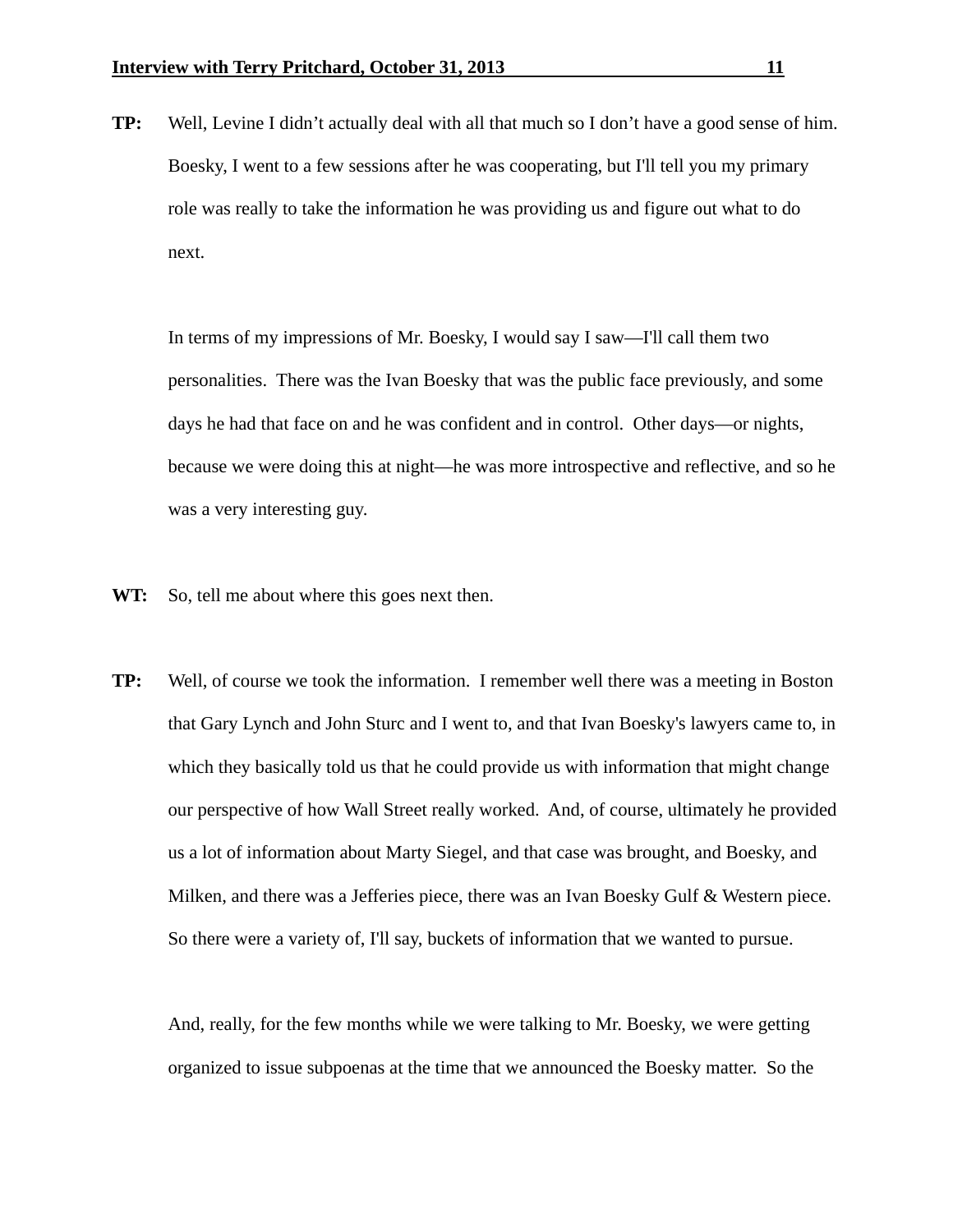Boesky matter was kept under wraps, I'm going to say for two to three months while we debriefed him and prepared for the next steps. And, as you may know, we filed that case on a Friday after the close of the market because we were worried about the market impact of announcing the Boesky case. At the same time we had Enforcement lawyers from my group deployed across the country to serve subpoenas as the announcement came out.

 So that took a lot of coordination, figuring out who we would serve, what we would ask for, and how we would orchestrate it. I would say that was the bulk of my two months, was receiving the information, figuring out what to do with it and orchestrating that.

- **WT:** Were there any debates on the strategies to be taken? I know that you have to, in dealing with some of the earlier figures like Levine and Boesky, to get to the further figures you have to, I guess, cut deals, so to speak.
- **TP:** I would say during that phase we weren't cutting deals. We were absorbing information from Boesky and figuring out how to proceed. There were certainly a lot of discussions about how to proceed. Is it appropriate to delay it for two months? Boesky had positions, what about those positions, what happens to them? So, there were all kinds of strategic conversations happening during that period of time. There were not deals being cut with other people because our desire was to learn what we could, get subpoenas out to preserve documents, and then pursue deals. Really the deals began right after that happened.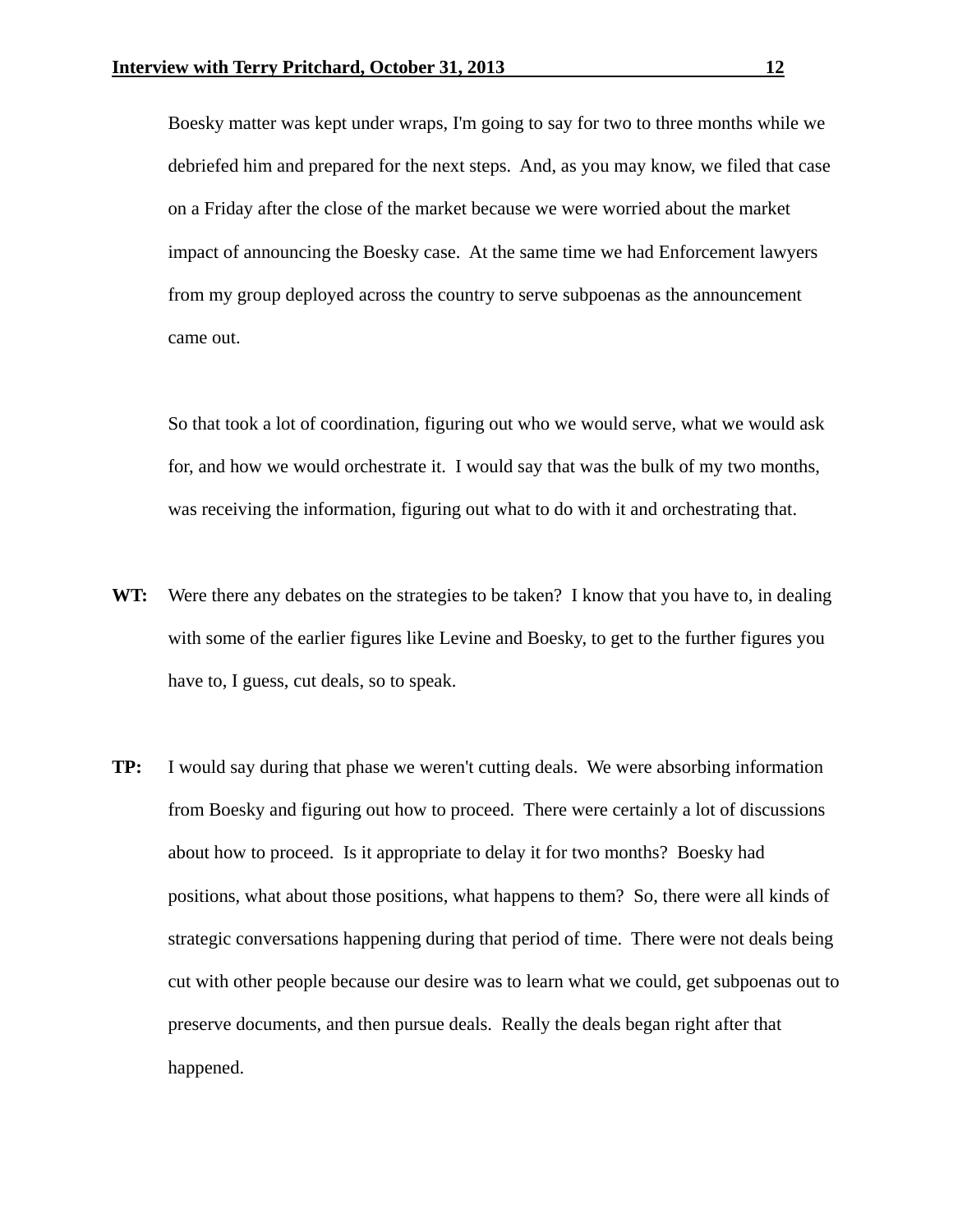- **WT:** Could you tell me a little bit about some of the international aspects? I know that there was a lot of dealings early on, maybe even before you got there, with the Swiss banks and the Swiss government, and then of course you were dealing with the Bahamas in the case of Levine and Bank Leu. I know that Michael Mann is the real expert on this, but perhaps you could give me a little insight.
- **TP:** I don't have a lot of insight because I wasn't directly involved in those cases. I obviously know that the pursuit of the Swiss banks led to an MOU with Switzerland, which Michael was deeply involved in, and ultimately became the model for MOUs with other countries as well. It was a huge breakthrough for the SEC, and frankly to this day the asset freezes that were done by the SEC, I still look back at them and think about how we did that with the limited amount of information we had. We didn't even know who the traders were. So, I think that was a great coup for the SEC, but I really can't shed a lot of light on it because I wasn't terribly involved in it.
- **WT:** And also, as you were pursuing cases there was also a changing legal environment with a series of Supreme Court cases. It had begun back in 1980, I understand, but then, of course, there's the Insider Trading and Securities Fraud Enforcement Act. How did that affect enforcement?
- **TP:** Well, I would go back. There was the Insider Trading Sanctions Act, which of course imposed sanctions that went beyond "give us back your money." I would say that's the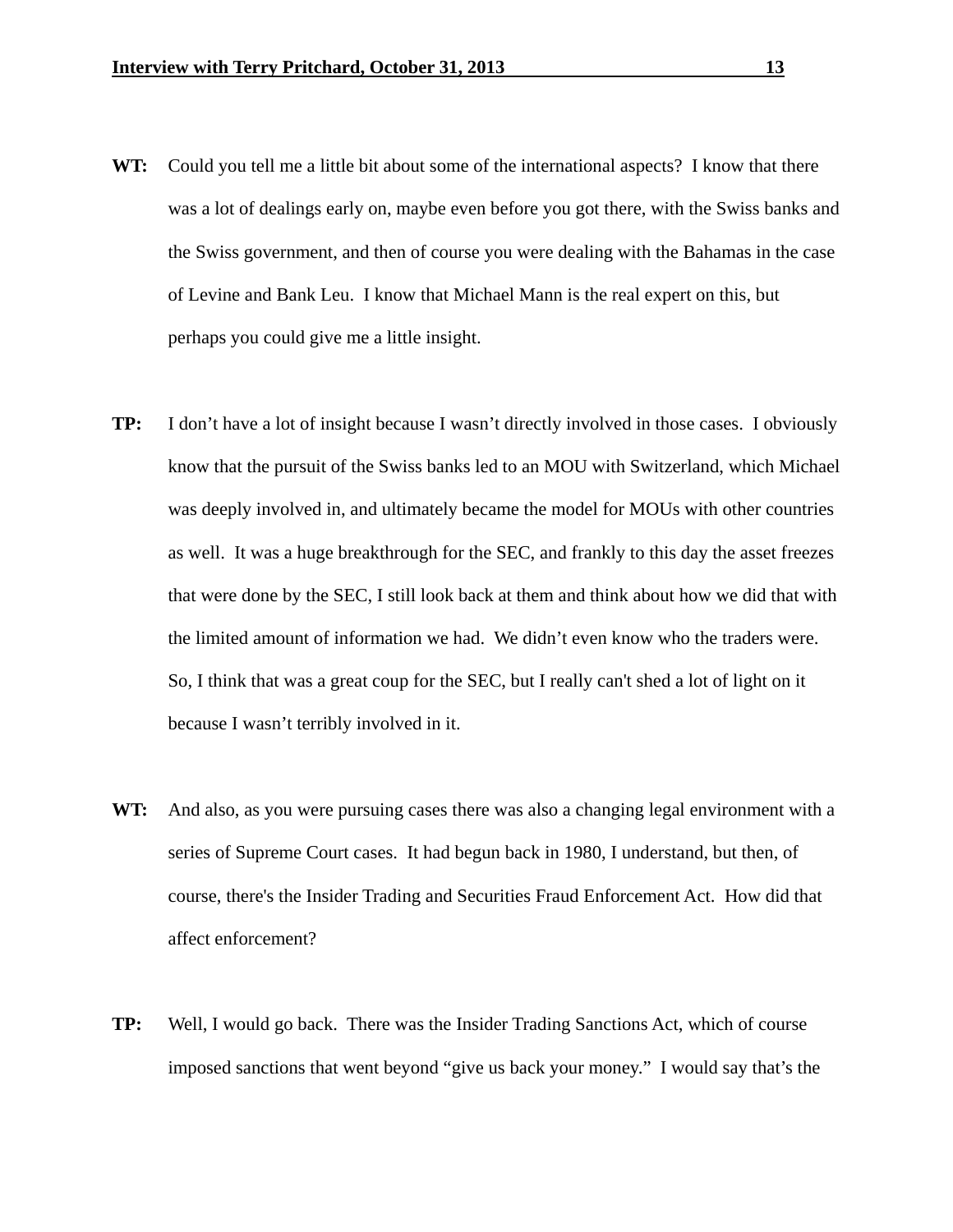first big step, because suddenly the risk-reward balance changed at that point. And after that it was, frankly, further changing the risk-reward balance so that was very significant and made those cases more fun to pursue as a prosecutor.

 And the other thing that was happening was the law was expanding. So, there's the traditional insider trading where an insider breaches a duty to his or her corporation by providing information, or trading on information. The trick really was to get beyond that to circumstances where the breach of duty was not just to the corporation itself, but there could be another breach of duty which could form the basis for insider trading. And that's the misappropriation theory. So that was just being developed at the time as well. So, I would say both the increase in sanctions and the development of the law made those things very exciting to pursue at the time.

- **WT:** So is it the technicalities of developing a case for misappropriation that makes it fun, would you say?
- **TP:** Well, all insider trading cases are fun because it's about putting the puzzle pieces together. You start with a blue sheet, and it tells you who traded when. And you're of course looking primarily at the two days or the three days before a tender offer is announced, and you're seeing a huge spike in volume and in price, and you know they knew something. So then it's: where do they live, who do they know, right? It really is like putting a puzzle together. Those are fun. When you find that last piece and you finally see the puzzle and you figure it out, that's an exciting moment for a prosecutor. So, for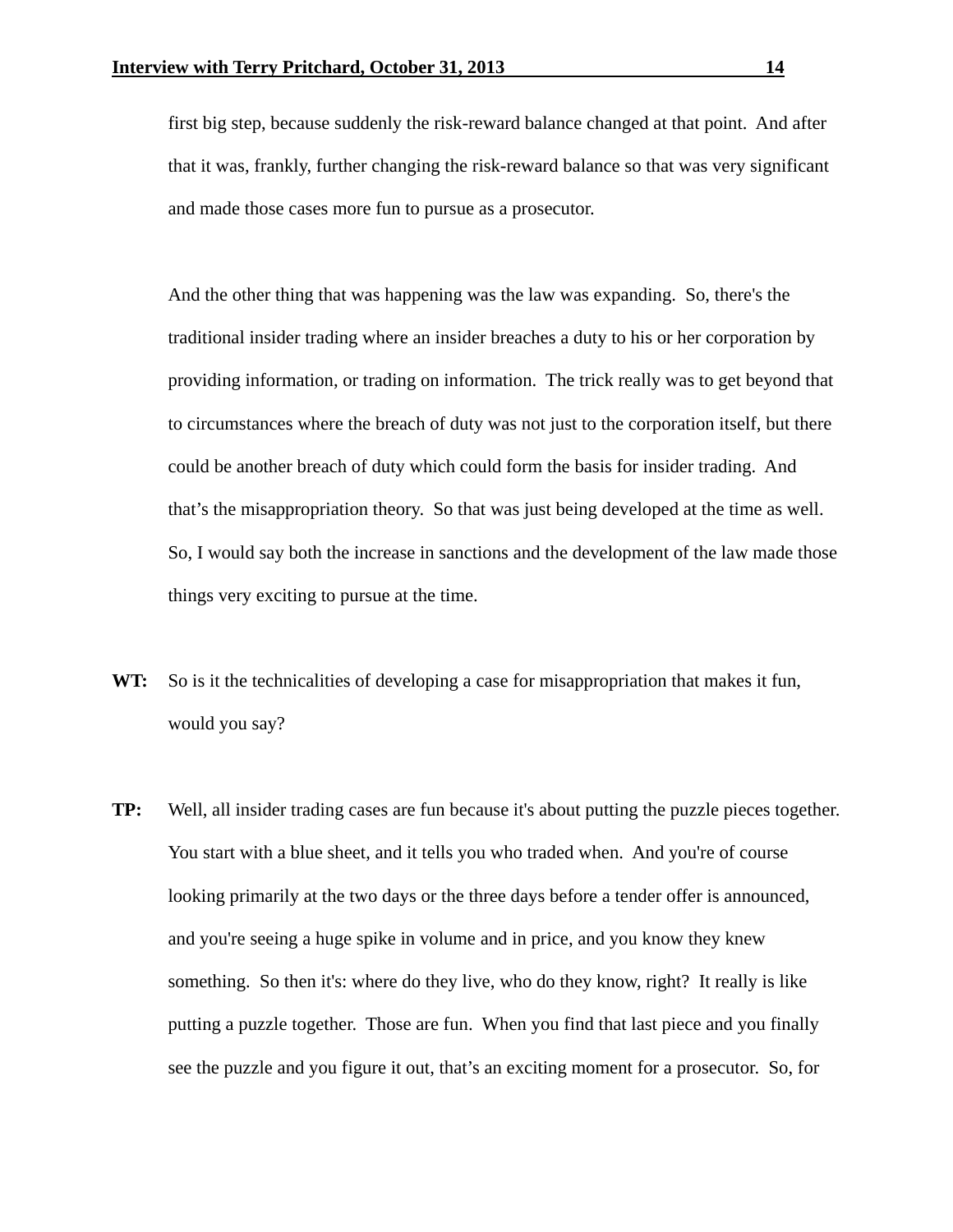me, I was really more in the trenches back then putting those puzzle pieces together, or later on having people bring to me the puzzle pieces so that we could look at the picture together.

- **WT:** When you were associate director, what percentage would you say of your time was spent on these big cases?
- **TP:** Assistant, yes.
- **WT:** Assistant, sorry.
- **TP:** Yes, 90 percent of my time was spent on Drexel and Ivan Boesky, maybe 80 percent, maybe I'm exaggerating. I did have another branch that was doing other cases, and I'm sure they felt neglected because it was hard to find the time because the focus was so much on Drexel and Boesky and the information Boesky had given us, and following up. The Drexel case was a battle for a lot of years.
- **WT:** What were your dealings with the U.S. attorney's offices, did you personally liaise with them?
- **TP:** I spent a lot of time first working with Charlie Carberry, who was an amazing guy. In fact, I remember the first time I went to a meeting with Charlie, he was unhappy with one of the players in the Dennis Levine ring who had worn a wire. I don't remember the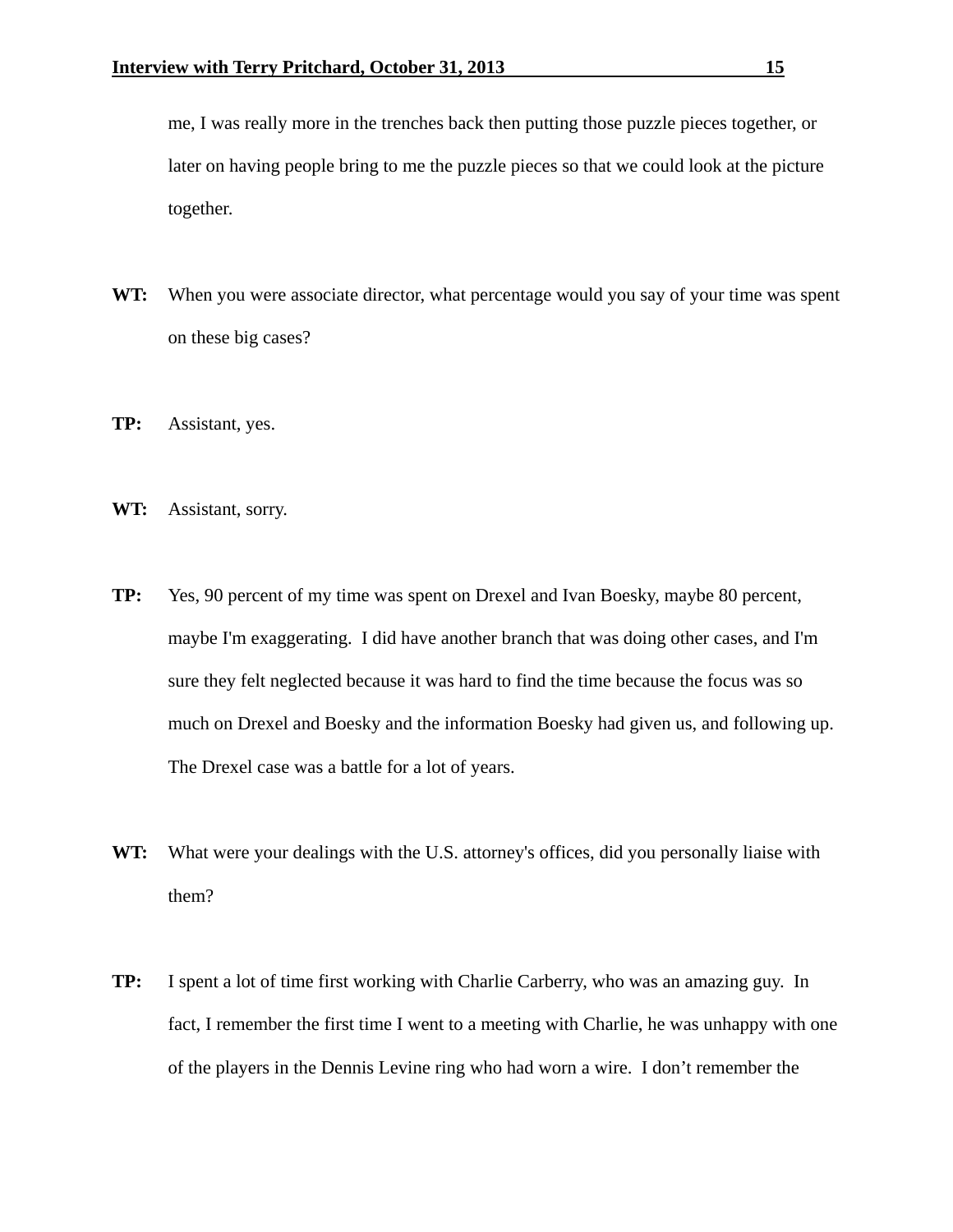details, perhaps he had warned the other side that he would have a wire on or had messed up the conversation or something. Charlie Carberry was quite angry, and I was quite impressed with his confrontation of the witness. And frankly, I thought he was scary so I can only imagine how the witness felt.

 After that, John Carroll came in, and really John Carroll was the head of the fraud section during the Drexel case—Charlie did the Boesky case—and he, too, was very diligent and they were great to work with. We worked very closely with them throughout the whole process.

- **WT:** I know your career moves over to the S&L crisis after this so what, if anything, did what you were doing then have to do with what you would go over to do?
- **TP:** Well, they were both enforcement, and they were both in the greater financial services industry, but they come from very different perspectives. So the securities perspective is about disclosure. The securities laws are about disclosure. The banking laws are about the safety and soundness of the financial institution, and sometimes that's the antithesis of disclosure because you don't want to run on the banks, you don't want to publicize whatever may be wrong. So I would say, from those perspectives, there are very different philosophies about the reasons for bringing the cases they were bringing and the reasons for the law.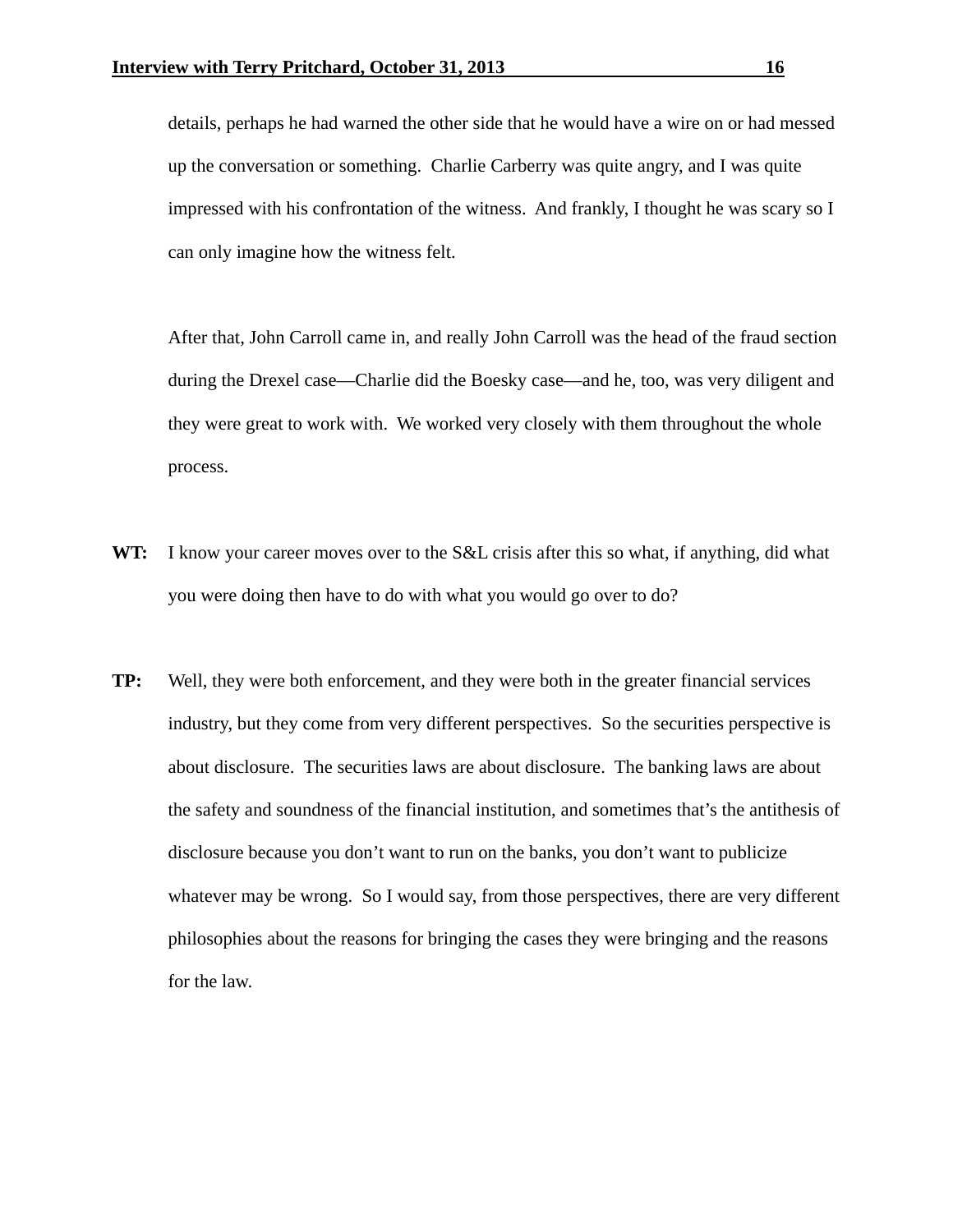But the S&L crisis was in full swung when I moved over, and the prior director of enforcement at the OTS really was criticized a great deal in the *Wall Street Journal*, so it was not a happy time when I arrived at that agency. Pulling that staff back together and getting focused on some of the big cases they had going on was really my mission then, and I did some good cases there too.

- **WT:** Yes, I want to ask about some of the mechanics of that and the particulars, but could you tell me first the circumstances surrounding your move over there to the Office of Thrift Supervision.
- **TP:** Yes. Rosemary Stewart had resigned, and so that was an opportunity that was open. I had been an assistant director for a few years at the SEC, and I thought it was a good opportunity to really kind of shape an enforcement program.
- WT: Who are the people who were doing the recruiting for that position?
- **TP:** Harris Weinstein was the general counsel at OTS at the time and he was the primary recruiter, and Tim Ryan was running that agency, so I think they were the two people who made the decision.
- **WT:** And your title was—I've seen a couple versions, deputy chief counsel or deputy general counsel of enforcement?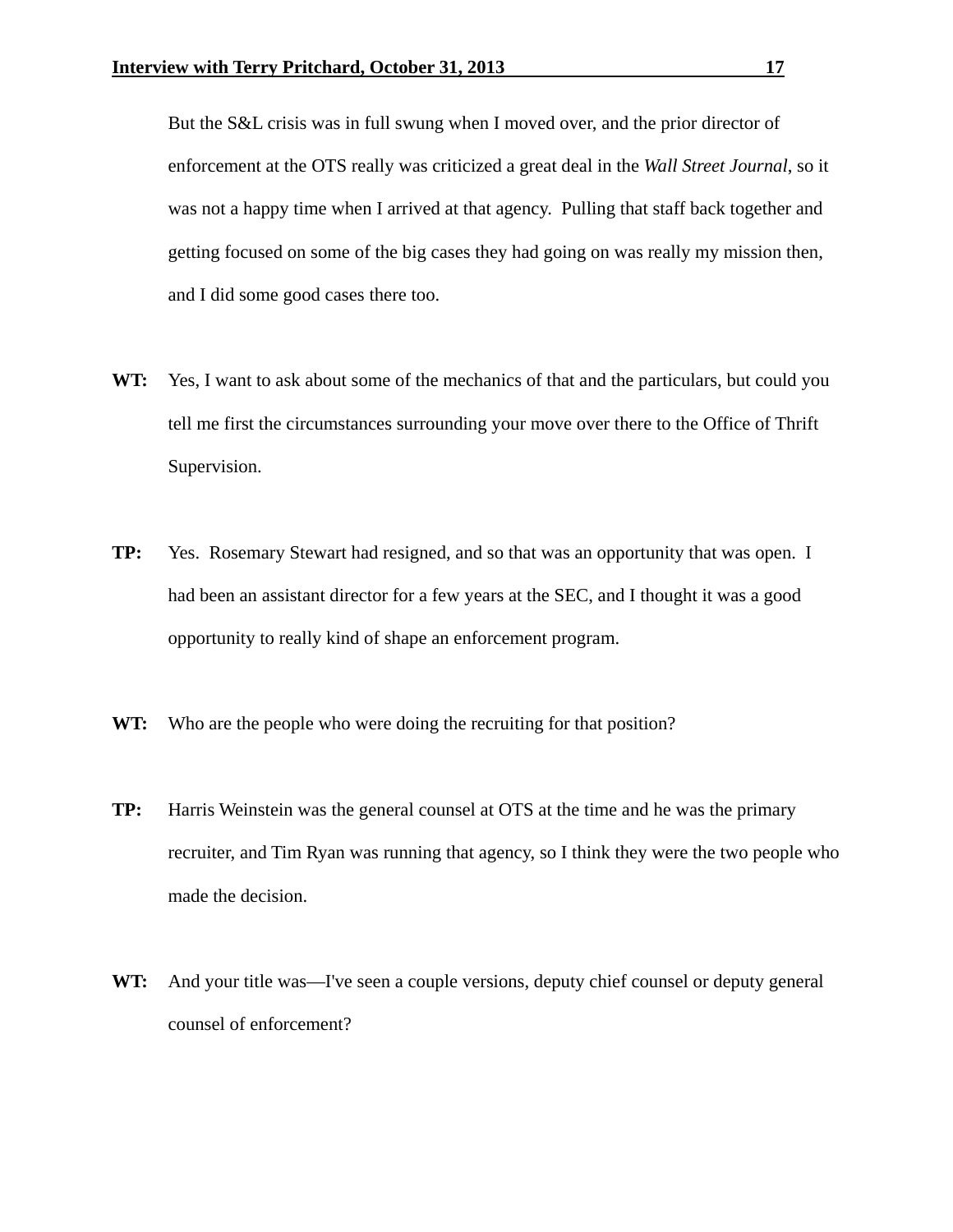- **TP:** Good question. I wish I could tell you I remember. I think it's the former, deputy chief counsel, but I'm not sure.
- **WT:** All right, so now tell me a little bit more in detail about some of the work.
- **TP:** Well that was a circumstance where, as you know, back then we thought that was a financial crisis. There were many failed savings and loans. There were many bad loans that had been made by savings and loans. There were often land flips involved and other fraudulent activities. So, in the banking world, there was both the fraud piece and a much more active, what I'll call regulatory violation side of things.

We had enforcement people throughout the country. My Washington group really was much more focused on the bigger fraud cases, and it wasn't all that different from the SEC. You gather information, you analyze it, you take depositions, and then you file claims. Now, by then we had interesting asset-freeze types of provisions in the banking laws, so in many ways it was very similar. The case that I remember being most focused on at the time was Beverly Hills Savings and Loan and a guy named Tom Spiegel. Of course I remember that because I did the bulk of the arguments in California on the asset freeze and things like that. Very similar processes, and from my perspective, a focus on the big frauds.

**WT:** Okay, and then ultimately you move over for a year to the Resolution Trust Company. Tell me a little bit about that.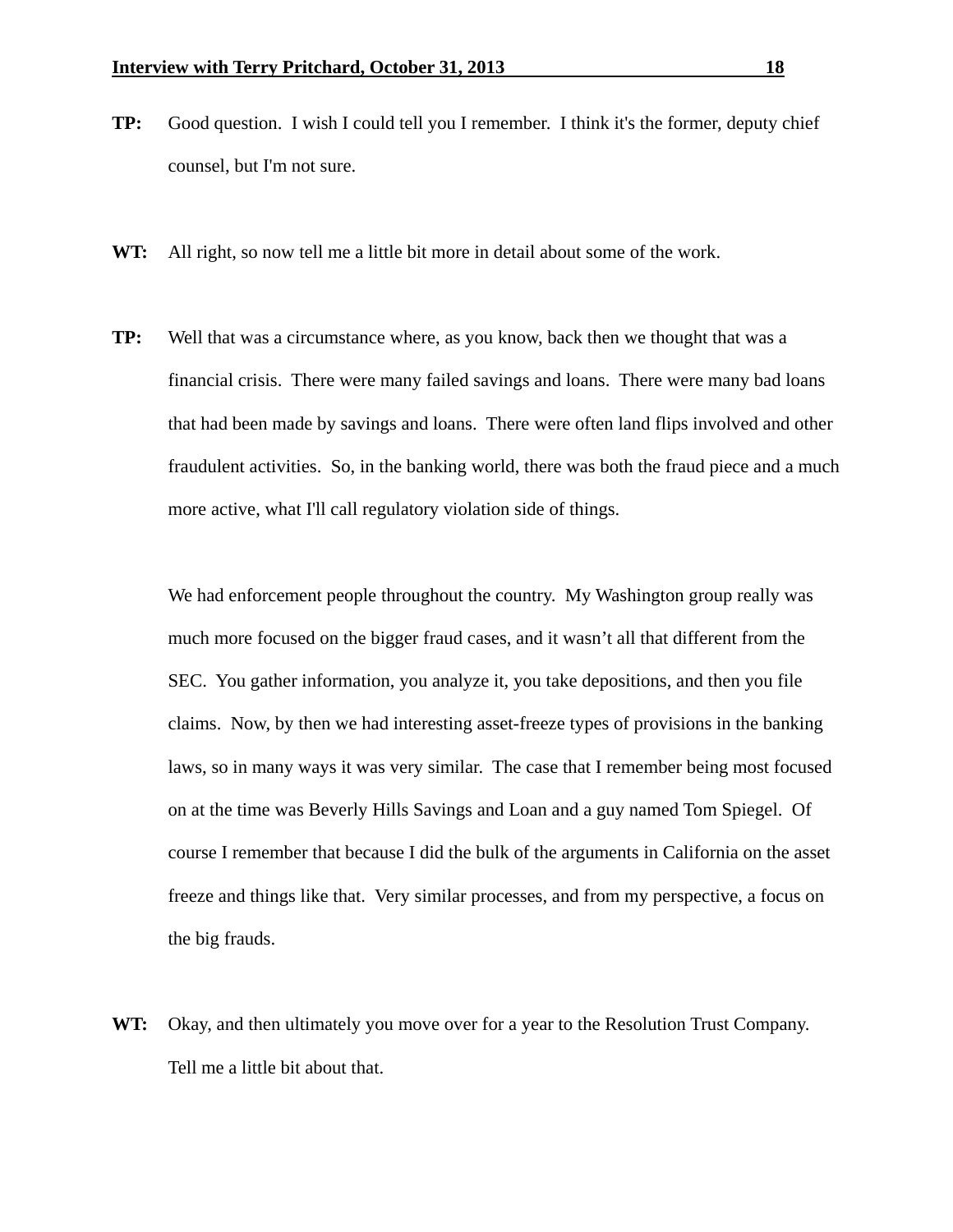**TP:** That was a really fun job. Again, I'd say the RTC had filed a couple of hundred cases against directors and officers of failed thrifts, and they were losing just about all of them in court, so it was a mess. Everybody was very demoralized, and a couple of people from the OTS went over to take over the RTC and asked me to come over and co-manage the D&O liability program.

 As you can imagine, you arrive and there are 200 cases, and they basically say, "Figure out what to do with these." So, it was a lot of high-level conversations about why are we in this case, what do we want to get out of it, do they have the assets to pay, did they really do something wrong? Let's pursue it, let's not pursue it. I'm going to fly down and try to cut a deal on that case. So it was just a wonderful year where I could, again, dive into the cases that I thought were significant, direct that we wrap up cases that I thought weren't significant, and really feel like we could make some progress in wrapping up what was lingering from the S&L crisis.

- **WT:** Was it about the same level of engagement with the details of the cases themselves at the SEC as in these other positions?
- **TP:** Yes at the OTS but not that much at the RTC. At the RTC we used outside counsel to pursue cases, and so they would prepare memos for me as often as anything, and I would read a fifty-page memo, and then we would have a half a day meeting on the case and the pros and the cons of pursuing it and the strengths and the weaknesses. I was much more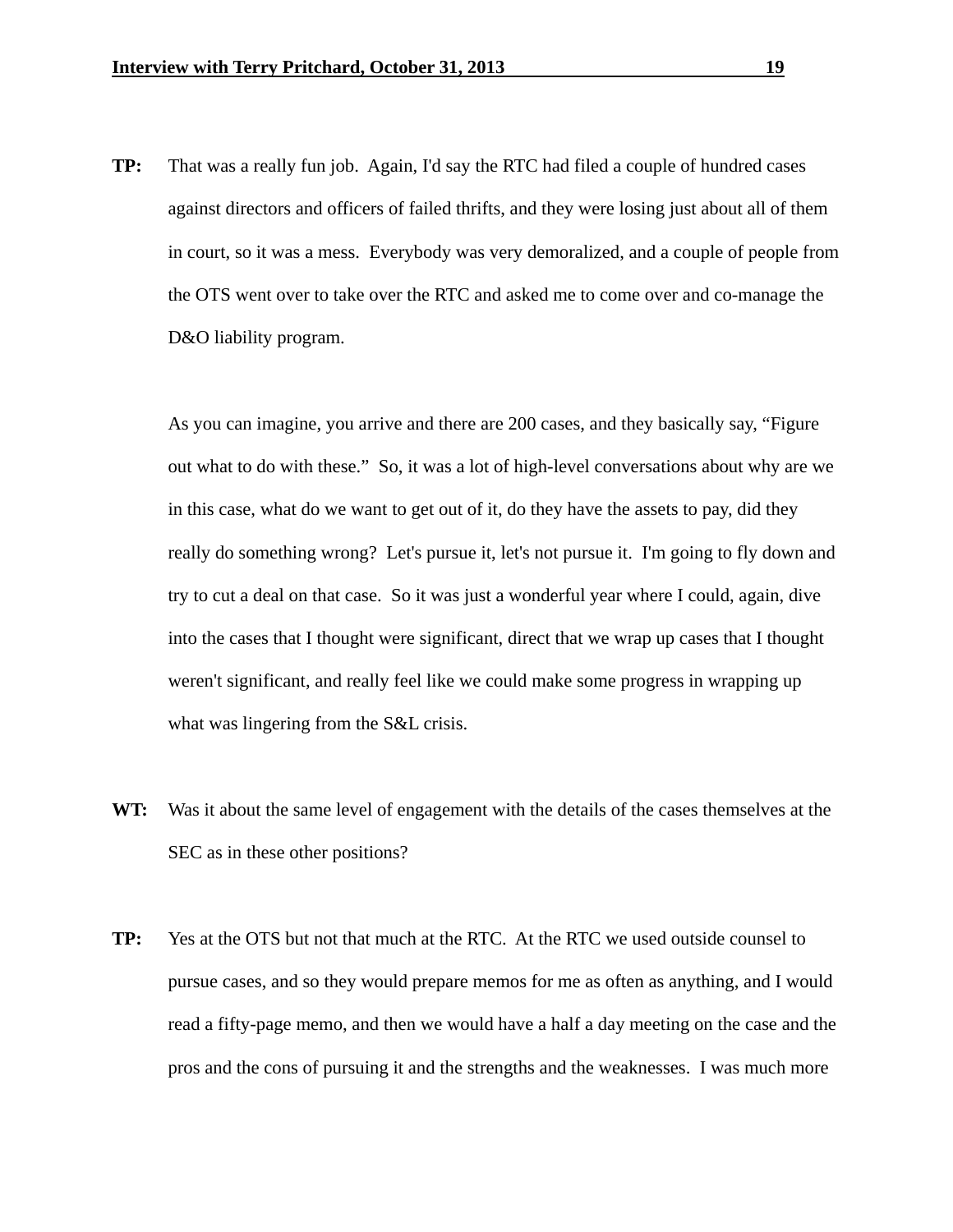involved in the strategic calls, unless I decided to go and try to negotiate a deal. I did not go into court when I was at the RTC, I really left that to the outside counsel, but I was very involved in what to pursue, what not to pursue, what to argue, what not to argue, why are we losing these cases, let's take a look at the argument that was made in that case and figure out how we can refine it so that we can do better, those kinds of things.

- **WT:** In attempting to reform in the wake of the troubles that the Resolution Trust Company and the Office of Thrift Supervision had had, was it primarily a matter of increasing the diligence on the cases, or were there strategic issues involved that had to be improved?
- **TP:** Well, at the OTS I don't think there were strategic issues. That was fundamentally looking at the case, figuring out if there were violations, building the case as the investigators at the SEC did, and then bringing the case if it was appropriate to bring it.

 At the RTC, of course, it was different, because we're talking about receiverships. We're talking about failed thrifts, and litigation that gets brought against the directors and officers in an effort to recover funds for the receivership, so a very different context. I would say one has to behave more like a plaintiff's lawyer in that circumstance, as opposed to an enforcer. I always believed that the enforcement role really involved trying to figure out what was right and wrong. Did somebody do something wrong, is it appropriate for the government to pursue them? And then what's fair and what's not fair.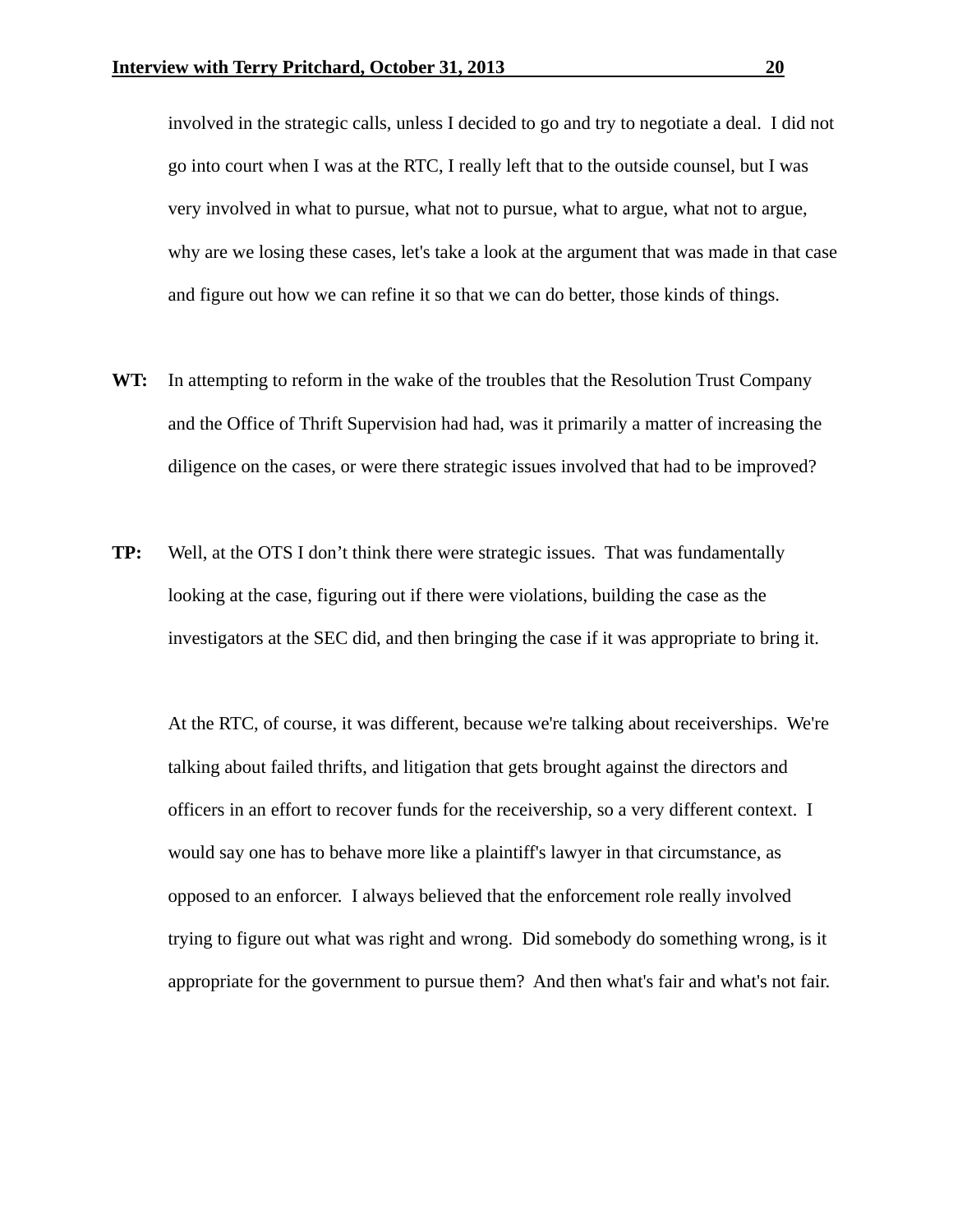The big matter when I was at the OTS involved freezing the assets of a law firm, Kaye Scholer, and we had a lot of internal discussion about whether that was an appropriate thing to do or not. And, frankly, I fell on the side of I don't believe that people should be deprived of the ability to defend themselves. If you freeze somebody's assets so that there's nothing left, they have no choice but to settle with you. I viewed that as not particularly appropriate behavior for an enforcement division.

 The role of the RTC was really much more, as I said, classic litigation, classic commercial litigation. I am the receiver. I might be able to collect some funds for my receivership from the directors and officers who made the decisions that led to the failure of the thrift. Again, it didn't have to be fraud. It could be gross negligence standards, things like that. So, I would say that was very different. And there were more strategic classic litigation decisions in the RTC role than I perceived that there should be in the enforcement roles. Those roles, to me, were more about what's right and what's wrong. We've accused somebody of something. They have the right to defend themselves.

**WT:** It's interesting, the contrast between, on the one hand you have the power of government behind you when you're in an enforcement role. On the other hand, a lot of the people that you're going after are extremely wealthy and powerful individuals. You clearly feel, I guess, both sides of that equation of the power, and balance. On the one hand you don't have many resources; on the other hand you do have that statutory authority. Could you talk a little about that?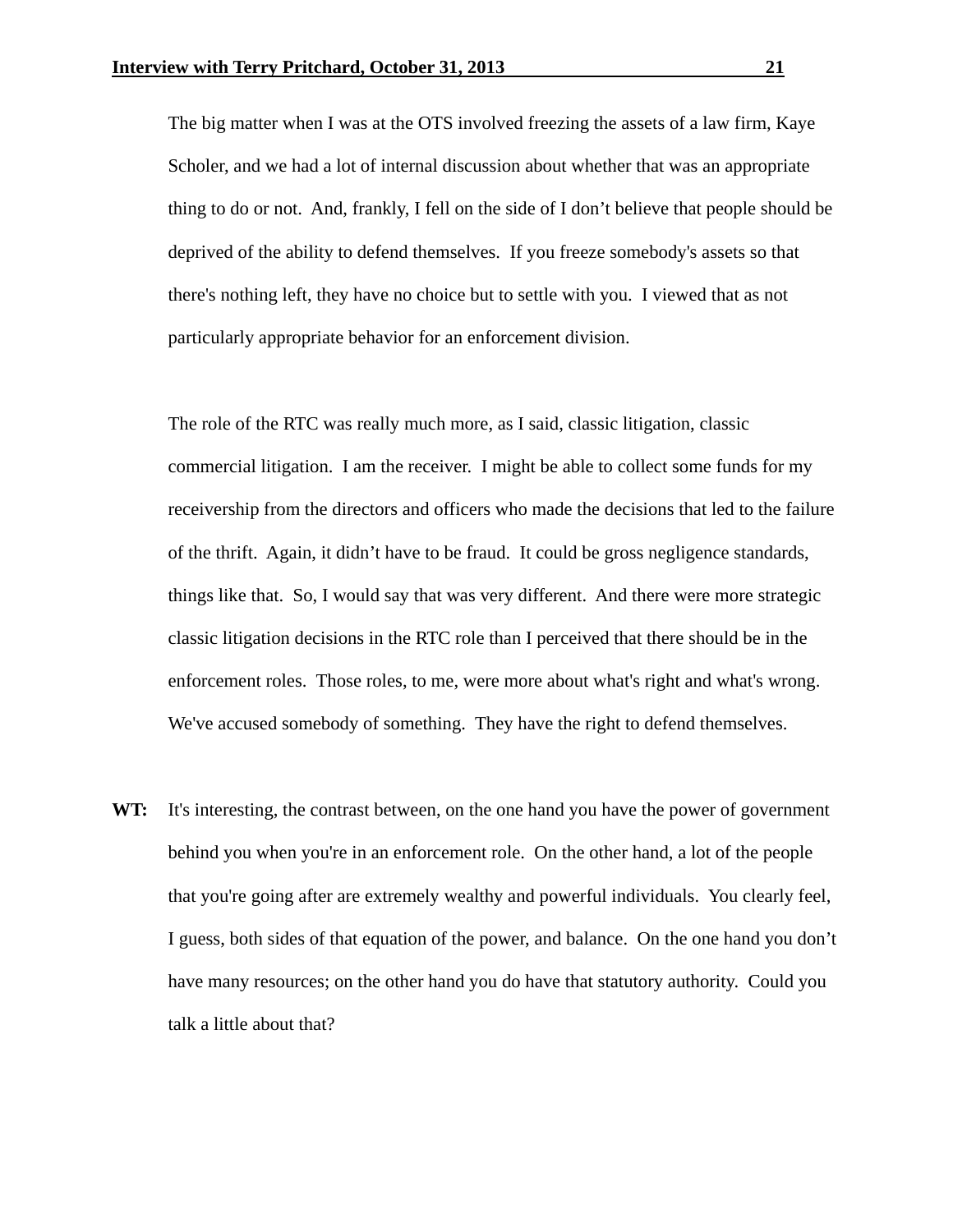**TP:** Well, what I would say is that certainly in both contexts we went after many very wealthy people, Drexel, Milken, Boesky, and they had the power to defend themselves, they had the assets to defend themselves, and that was okay with me.

 The banking statutes were designed to enable asset freezes, and again, we went after many very wealthy people and that was fine. As I said earlier, it was my belief that people had a right to defend themselves from our allegations, and so while I thought we needed to freeze assets in the event that we needed to recover those assets, I also thought that there should be accommodations for people to defend themselves. In a circumstance where it's a law firm and not an individual, we're not talking about whether those assets are going to disappear from this country. We're talking about, in my mind, whether we want to get leverage over them, and so that to me is the distinction. Are the assets going to disappear? And so I have to impose an asset freeze in order to preserve the potential recovery that I want to get. Or, are they going to stay here anyway? And so, really, all I'm doing is putting pressure on them so they can't defend themselves. That was the distinction for me. Does that answer your question?

- WT: I think so. It seems that it's kind of a case by case issue where you feel different balances of who has the leverage in a particular situation.
- **TP:** And I think you have to look at them on a case by case basis. In my mind, asset freezes are entirely appropriate, as I said, if you're worried about the dissipation of those assets or the transfer of those assets to a place where you can't recover them.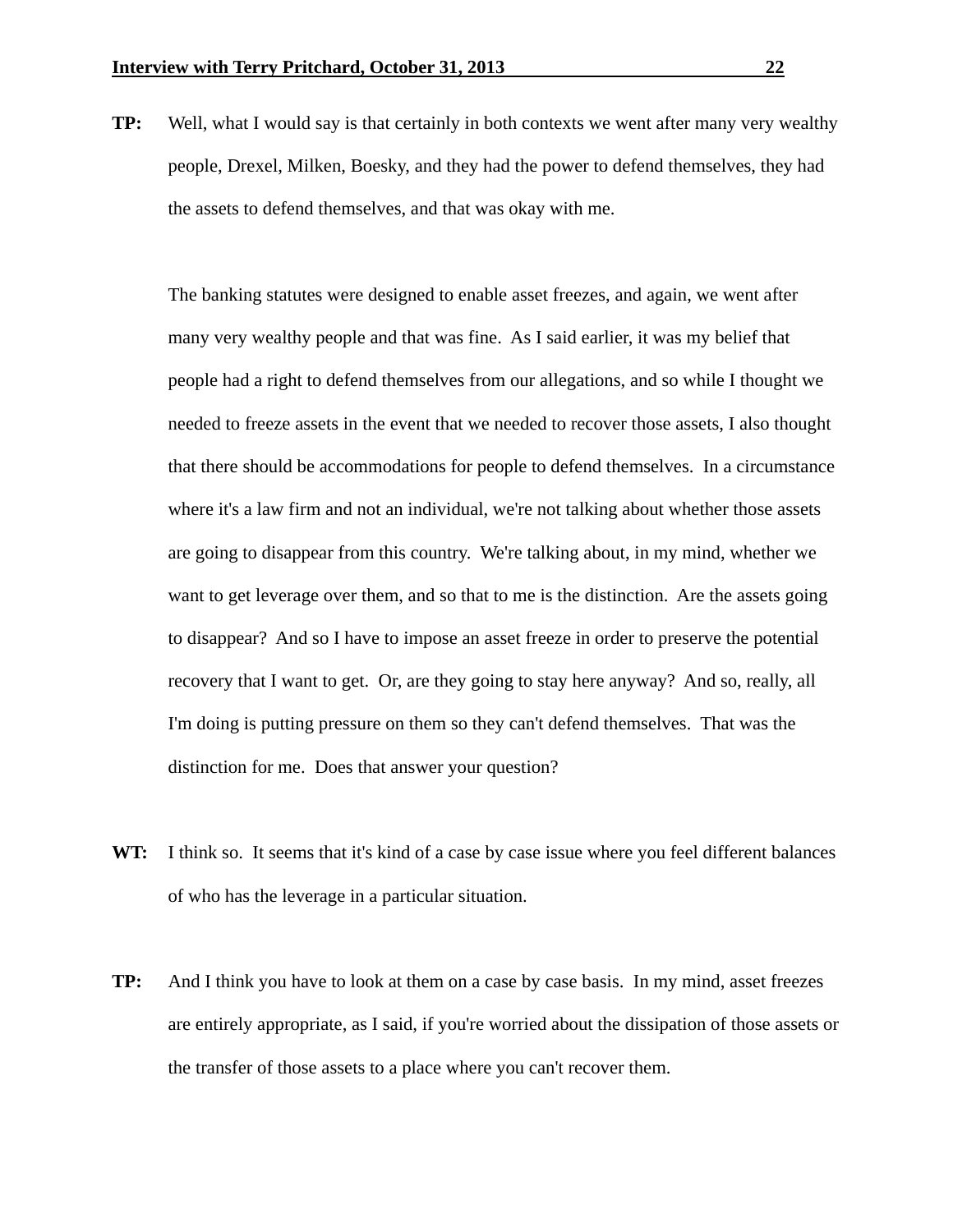- **WT:** I probably should have asked about piggybacking on insider trading a little bit earlier when we were still at the SEC, but could you tell me a little bit about that, trying to extend cases out to that level? I know it could be problematic sometimes.
- **TP:** Are you talking about tippees and remote tippees?
- **WT:** Yes, exactly.
- **TP:** Yes, ultimately we did a fair amount of that, and I think we did extend the reach of the insider trading laws further and further, if you will, to remote tippees. I don't know really what to say about that other than it's more of putting the puzzle pieces together and following the leads and seeing where they take you. At some point, if you will, the distance between the remote tippee and the original tip gets attenuated enough that you really can't, and perhaps shouldn't, pursue it. It led to some case law in which I would say you needed to really establish a link a little more firmly. But I don't have a great deal of memory about being too deeply involved in those cases. I was so absorbed in Drexel by then that I don't remember that.
- **WT:** Well, you were involved then with quite a few things that were very high profile, in the media constantly. Could you tell me a little bit about that, what the experience of that is like, I suppose, whether you felt it impacted you in any way?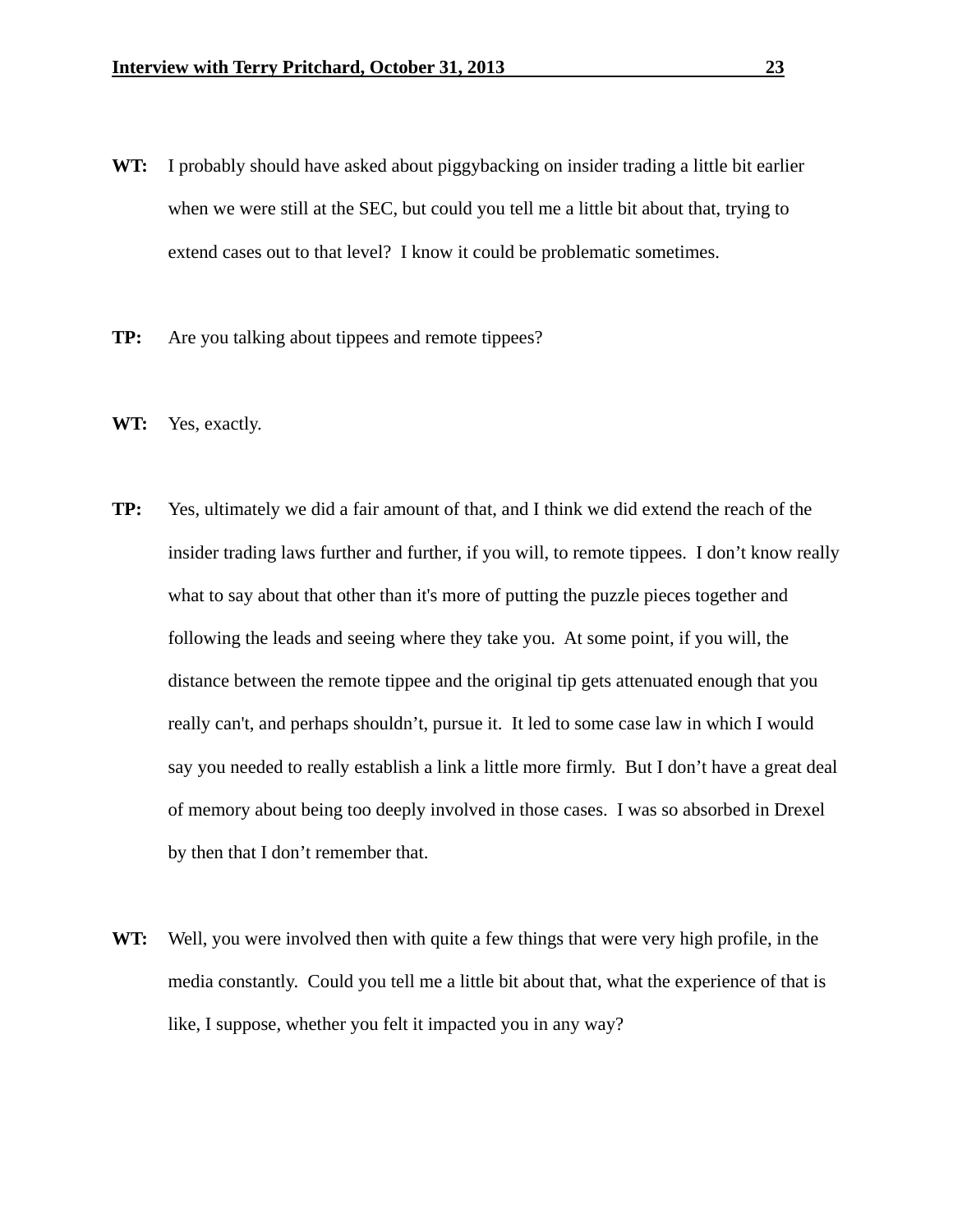**TP:** Certainly the day after Boesky, I remember going to the office with my then-two-year-old and seeing a picture of us in the *New York Times* that Monday morning, myself, John Sturc, and my two-year-old. Sometimes that was fun, but, frankly, it was interesting to watch the media evolve in the Boesky situation and the Milken situation, because sometimes stories took on a life of their own and we would read things in the newspaper that we knew not to be accurate. So that was always fascinating.

 The media scared me a bit. I was never a big fan of talking to the media regardless of which of these roles I was in, and that probably continues to this day. I prefer to keep my head down and do what I think is right, and let them pass judgment separately.

- **WT:** Did you feel pressure, say, from Congress or anyone else because of the profile of these cases?
- **TP:** I certainly was involved more often than not in the background, but Gary Lynch had to testify several times, and certainly was involved in strategy sessions about those. I know our desire was that they leave us alone and let us figure out in fact what the facts were and let us decide what we thought was the right thing to do. But they have a role, too, and their oversight role, they pushed us. But I think, for the most part, even there we felt that we got to the right place at the end.
- **WT:** The directors provided a nice bulwark, then, between that world and your world, essentially.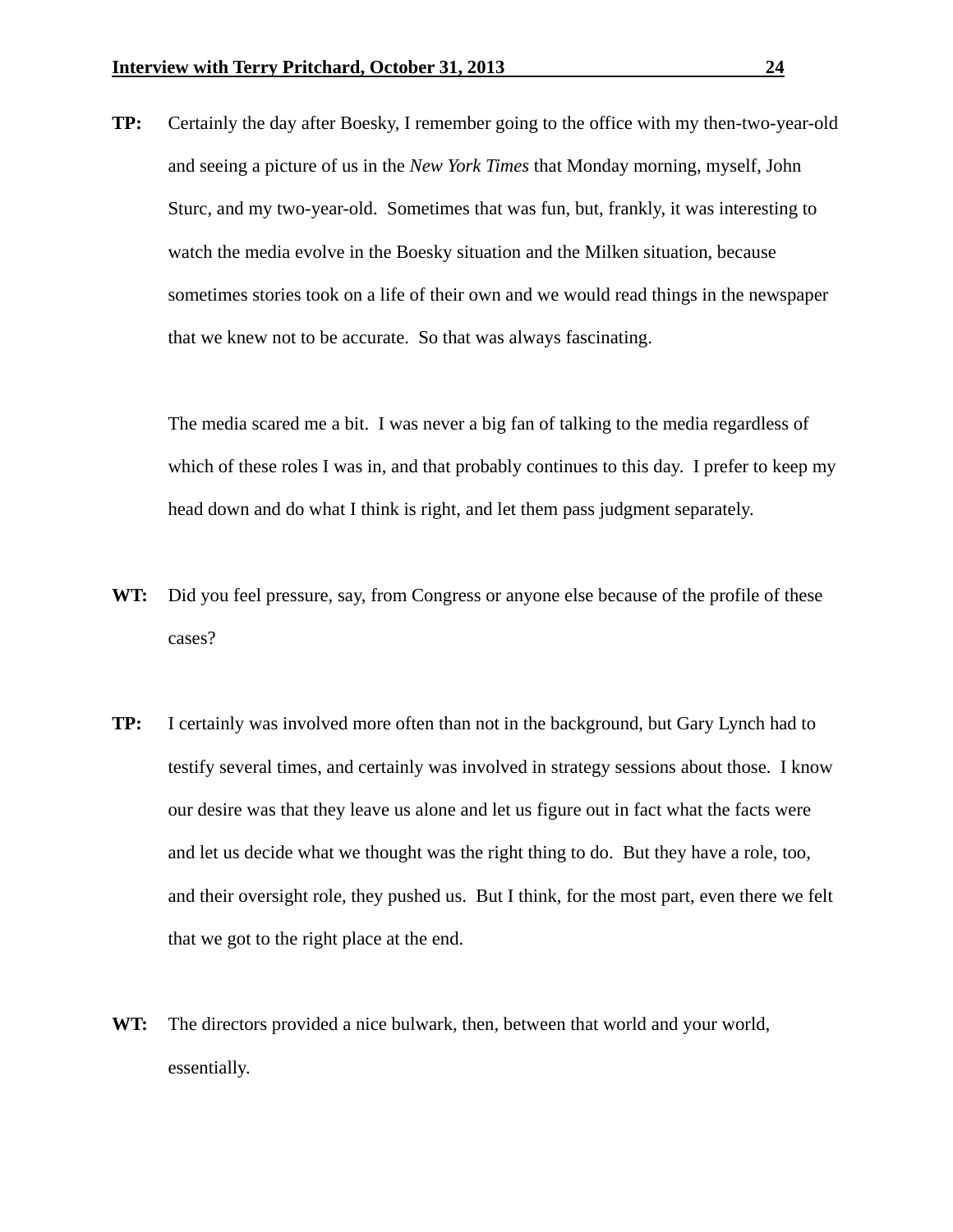- **TP:** Right. So I was, as I said, behind the scenes having strategy discussions, but Gary Lynch was the one who really had to deal with that. I remember one or two meetings on the Hill, I'm not even sure they were related to Boesky and Milken, where I was on the firing line with the staff of some Congressman, but, really, Gary took the bulk of the pain in that.
- **WT:** Returning to the theme of women in regulation, in your dealings with this Wall Street world did you ever feel that your status as a woman played any role in your dealings with it?
- **TP:** Not really, no. I think I felt just taken seriously and like one of the team. I did have two children during this period of time, so that certainly created some interesting dynamics. I remember sitting in one meeting, it actually might have been with the Drexel folks, and having somebody ask me when I was due and saying two days ago, which caused a little nervousness at the table. So that was interesting, but, again, I never felt that I wasn't taken seriously or treated like a legitimate team member.
- **WT:** Yes, even by the people who you were in enforcement actions against? I mean, I suppose you didn't have that much dealing with them.
- **TP:** Well, again, I can tell funny stories about little incidents along the way from people I was deposing when I was staff lawyer or otherwise. I would say to you, in the training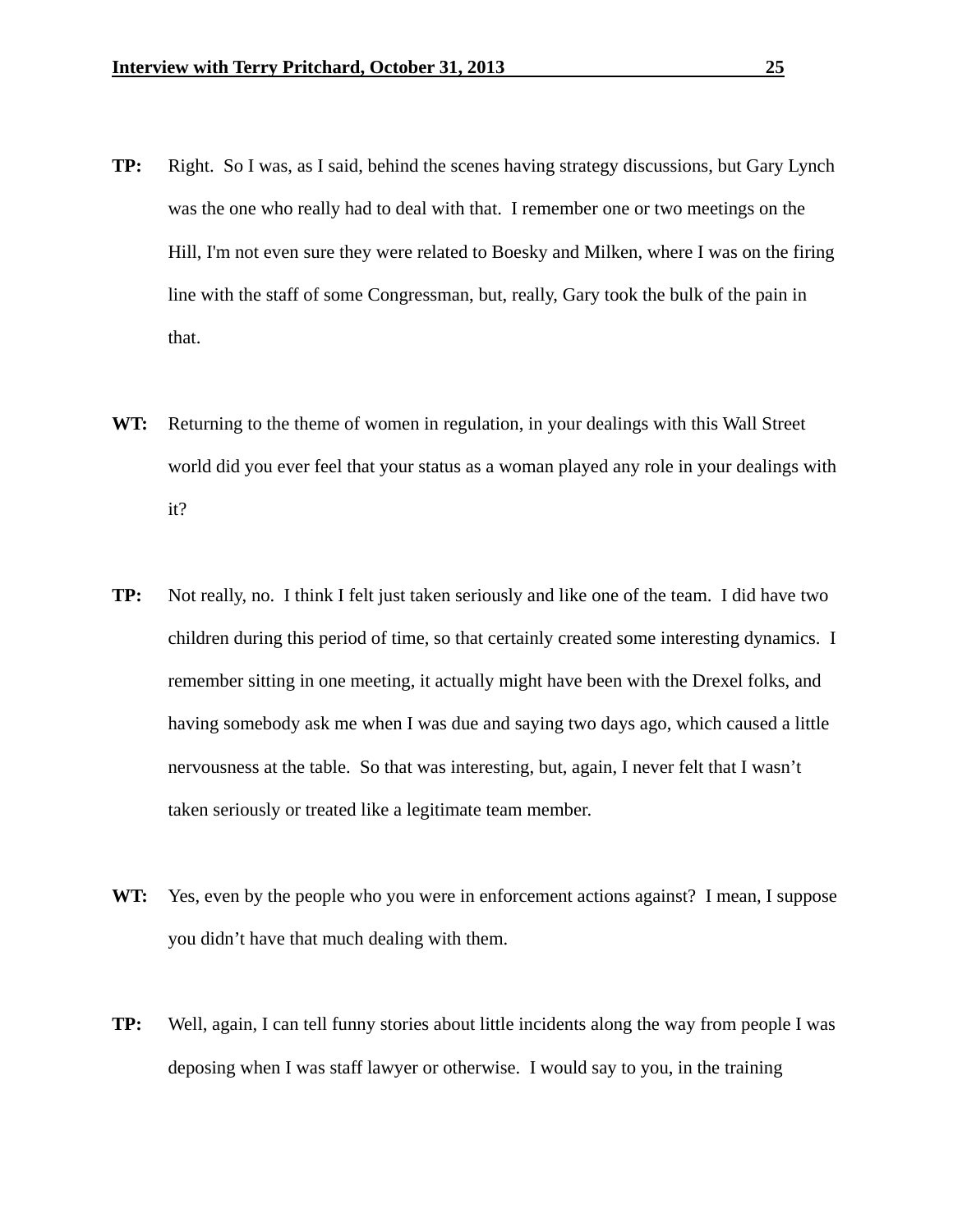program at the SEC—because we had for new SEC lawyers kind of a deposition-taking training program—I would always stop and say, "Here's a message for the women in the audience. There are men who are just not going to take you that seriously and who are going to think you don't get what they're talking about. Go with it, because at the end of the day it's whether you win or lose that counts here." I used an example of a man who was saying something to me, and I said, "I don't understand," and he said, "That's because you don't understand business." I said, "Okay, you might be right, please explain it to me," and he basically admitted to a violation of the securities law. So, my attitude was, that's fine, if that's the attitude they want to have, use it.

 So there was some, I would say, messaging to women. There were certainly efforts by people I was deposing or lawyers on the other side in some matters to, if you will, play a superior role because I was a young woman. But, at the end of the day, I don't think that occurred in the bigger cases we've been talking about, and I don't think it was a real issue among my colleagues at the SEC.

- **WT:** Were there any mentorship roles that you played or that people played for you, whether it was a woman or not, that spring to mind?
- **TP:** Mentoring wasn't as big back then as it is now. Debbie Hechinger and Alexia Morrison were the women who were older than me in the division. I guess what I would say to you is we had jobs and we had babies and we did not have a lot of time to be having lunch and discussing what it was like to try to get balance in our lives. There was no balance in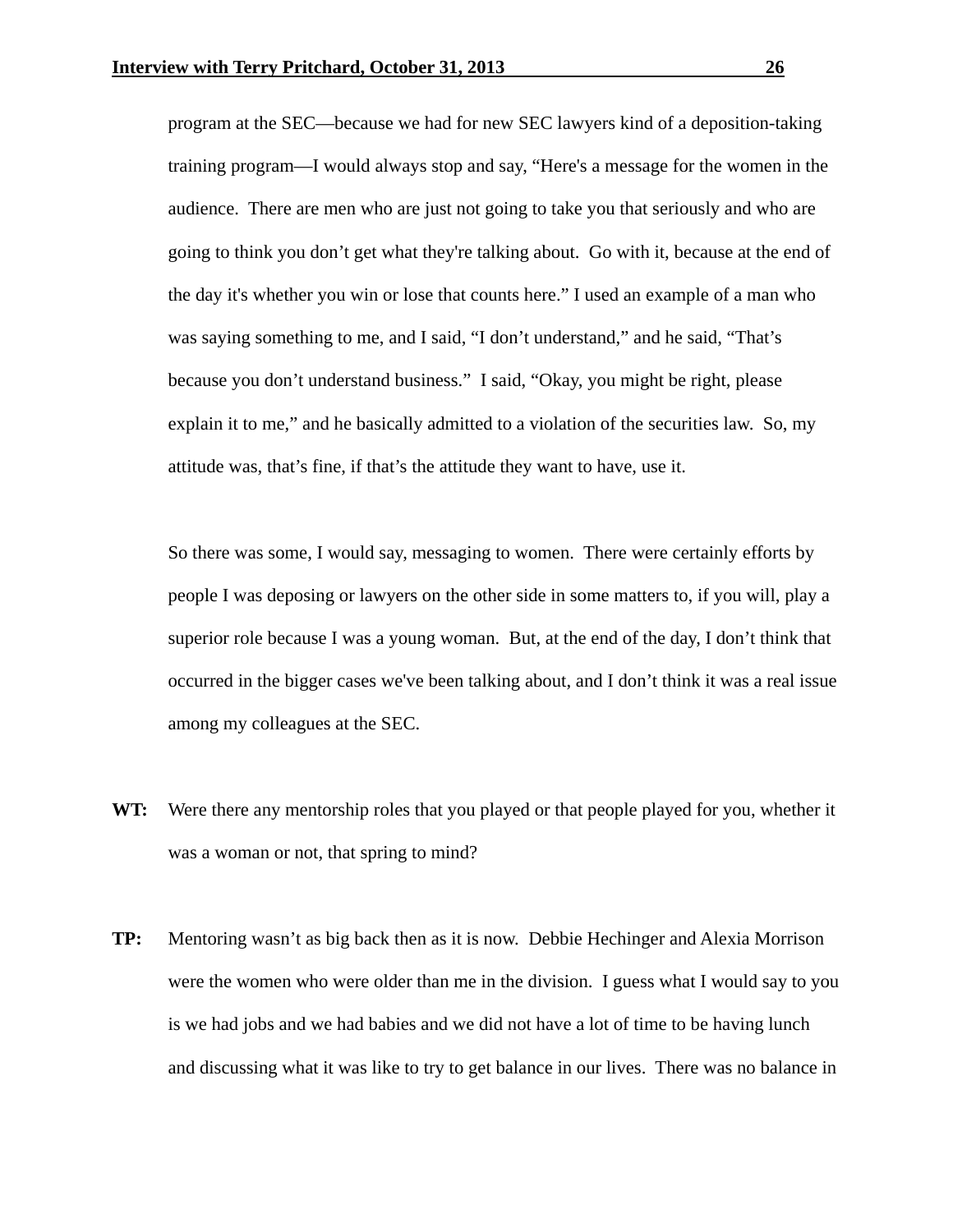our lives, and that was just a given. I don't know how else to say it. And, frankly, I was probably less focused on mentoring then than I should have been. As I used to say, it's just too much of too many good things. There's not enough time in the day. As my career evolved, I became more focused on trying to be a mentor.

 What I would say is I had many good bosses from whom I learned many things. There is not one person who I kind of viewed as a mentor, including at the SEC. John Sturc was a great boss from whom I learned a lot, Paul Fisher. There were a lot of good people from whom I learned a lot and who were supportive, but there's not one person I would point to as a mentor.

- **WT:** So now, is there anything that we've missed? I know we went very quickly over the later stages of the insider trading scandals so we didn't talk a lot about Michael Milken or Marty Siegel, but I don't know if there is anything additional that we wanted to say about this period before we talk about the transition to private practice.
- **TP:** They were the bulk of my career, in my mind, at the SEC. Marty Siegel was a guy who came to us after the Boesky case was announced and cooperated and had a fascinating story, which really was one of the more colorful stories about exchanging briefcases full of money in the lobby of the Plaza Hotel, and code words, red light-green light and things like that, so that was a very sexy case, I guess, is how I would describe it. Gary Lynch was very involved in negotiating that, and Judge Rakoff was representing Marty Siegel at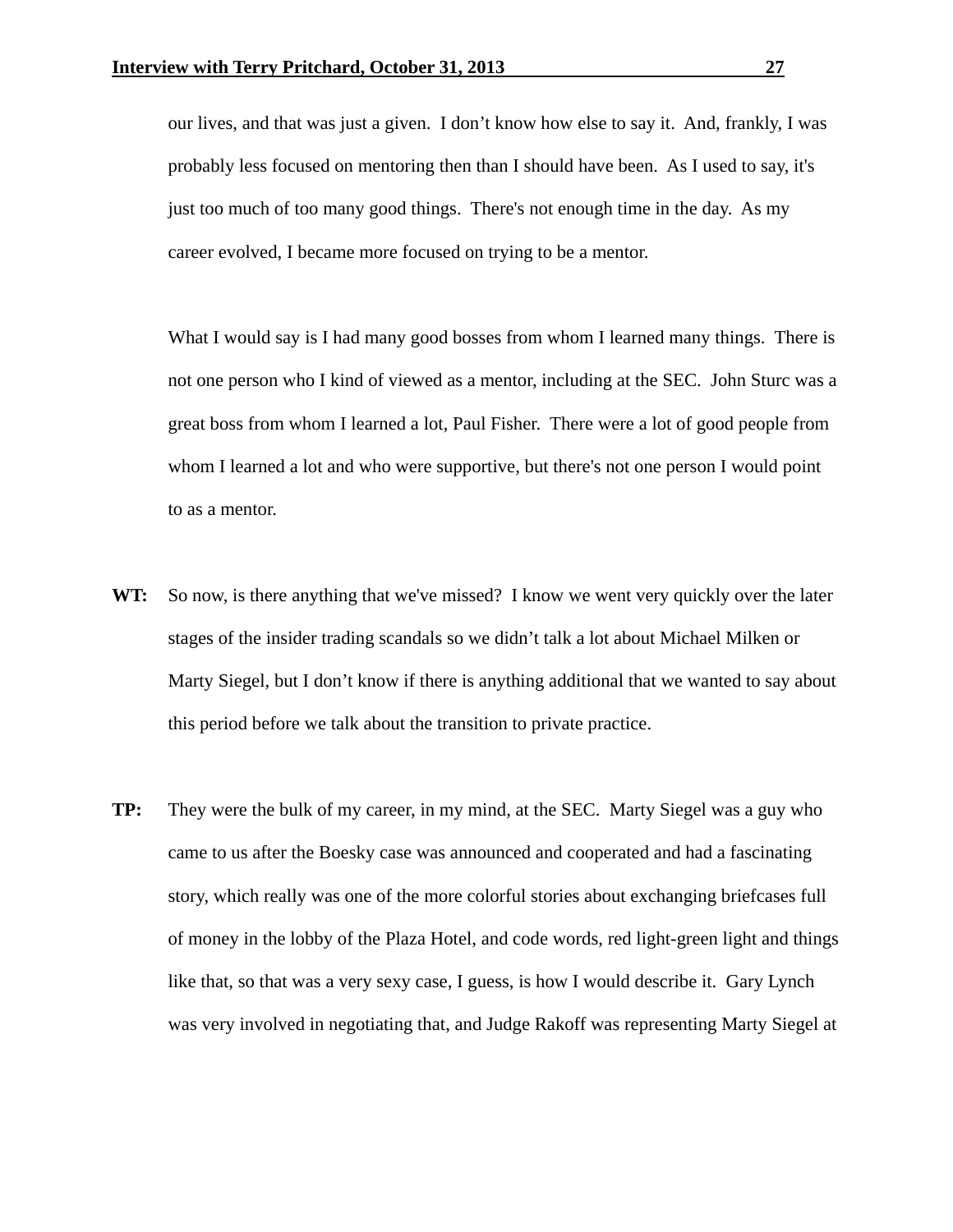the time, so that was quite a fascinating experience and a learning experience for me to watch how that played out.

 Drexel and Milken, I would say that was the David and Goliath situation. Drexel and Milken had armies of lawyers, and we had our little team, and it was a great team and it was bigger than any other team at the SEC, but relative to Drexel and Boesky we were a small team. They were electronic. We started to get some computerization and things like that in the middle of that case. Until then we had been doing it all by hand. So, those were fascinating times in terms of the development of getting computer systems at the SEC, and trying to figure out how to run these bigger cases in a way that would enable us to compete with armies of lawyers on Wall Street. So I guess those are the two things I would add about those cases.

- **WT:** It's actually kind of fascinating how computerization can help at that early phase of things in handling a case of that size. I know that the blue sheets were all manually done at the time. Was it mainly in terms of that, or was it document handling?
- **TP:** Well, I'll tell you a funny story. I remember getting a call, I can't remember who it was from, somebody in New York on the Drexel team, and they wanted a CD of the transcript of someone whose testimony we had taken. I was instantly suspicious: why would they want a CD, they must want to manipulate the information. Well, no, they had some system where they could search it for information they were looking for. I went to the front office, and I said, "Did you know there are machines that can do this?" I mean we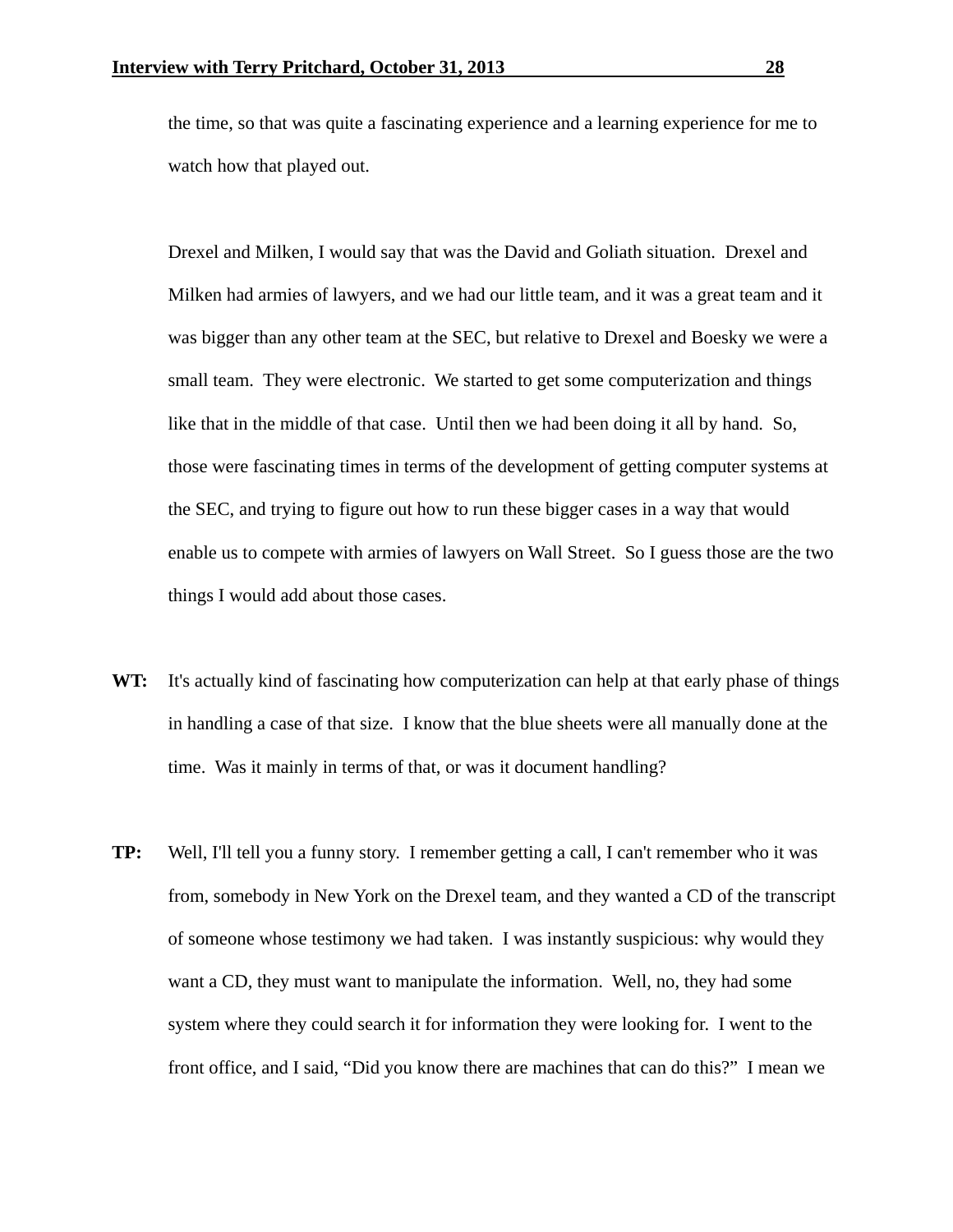were still cataloging documents by hand. We probably had over a million documents at that point, and they had systems in place. So, as I recall it, it really was the beginning of trying to begin to use electronic systems in investigations.

- **WT:** So, then, should we move onto your transition out of the government regulatory world? Tell me a little bit about that, I guess.
- **TP:** I went to the RTC after spending some at the OTS, and the RTC was scheduled to close in eighteen months. I think three months after I got to the RTC, Gibson Dunn approached me and said, "What are you going to do when your agency closes?" My recollection is that I basically said I need to stay here a year, because it wouldn't be appropriate for me to have taken this job and then just walk out. But then, a year after I went to the RTC, I went to Gibson Dunn, and I found the transition alarmingly easy, I guess. I'm fond of saying I guess it's just that everybody was guilty in the '80s and innocent in the '90s, because I really didn't have a lot of trouble. I was kind of like, "Maybe I'm just a robot." Tell me what side I'm on and I'm comfortable there.

 I worked with John Sturc at Gibson Dunn again, who I'd worked with at the SEC, and with John Olson, as well as Chuck Muckenfuss on the banking side, so, again, they had defense strength in the two areas that I had been a regulator in, or an enforcement lawyer in, and it was just a wonderful springboard for me to begin to work on their cases, and then develop a practice of my own and a reputation of my own. I did a lot of speaking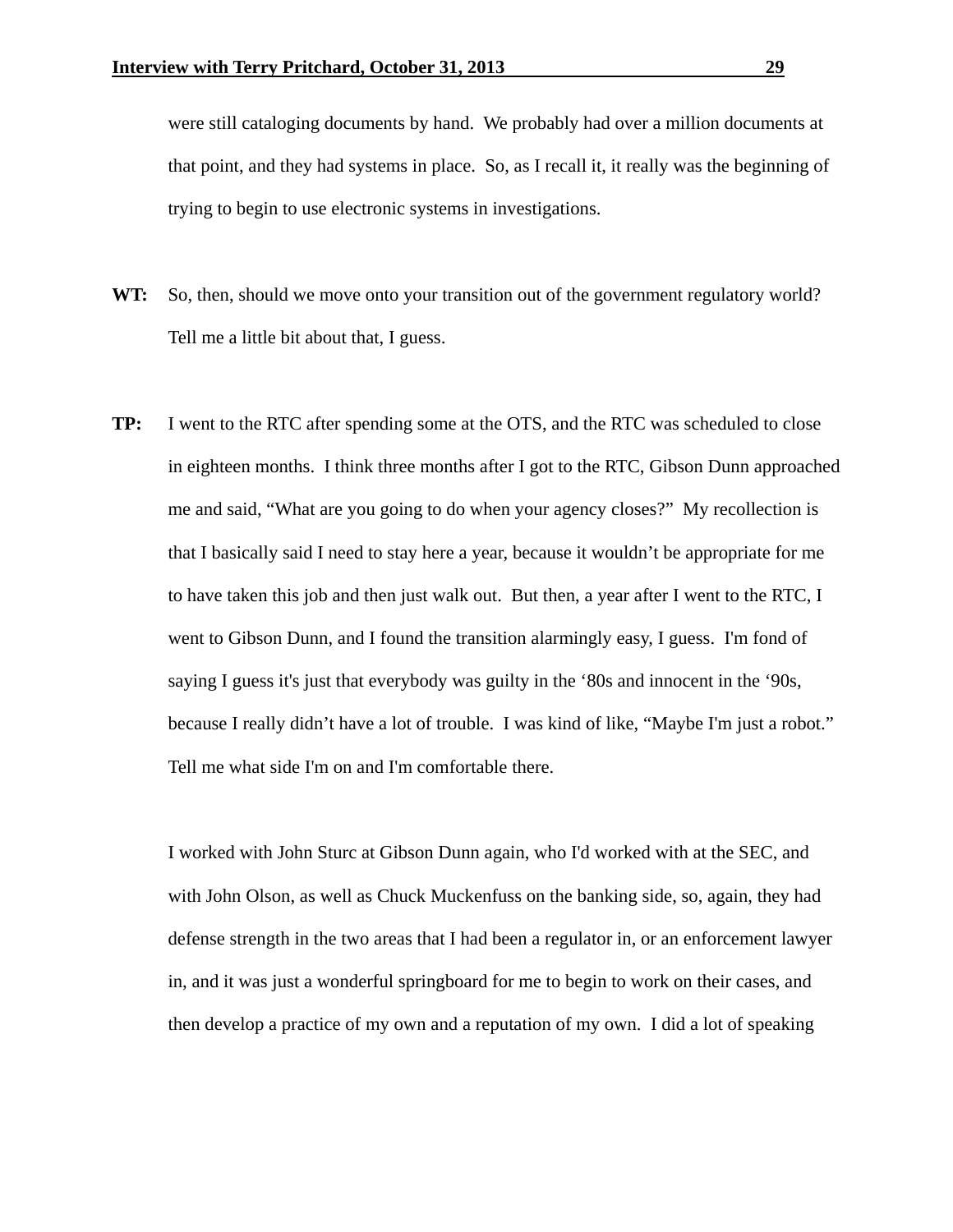both in the banking agencies and after I came out, and, again, it was really their support that enabled me to start to develop my own practice.

- **WT:** Could you tell me a little bit about the evolution of cases with them? I know there's a changing legal environment, a technological environment we were just talking about, but I don't know, what stuck out to you?
- **TP:** At Gibson Dunn?
- **WT:** Well, I mean Gibson Dunn, at Bryan Cave.
- **TP:** What sticks out to me is, I guess, the difference between private practice and government, of course, is that you have to both obtain the work and then do the work. When you're in the government you don't have to spend a lot of time obtaining the work, it seems to just appear. So it's a combination of learning those skills, and also learning how to work on the defense side. I would say I have had some wonderful, wonderful cases along the way, wonderful in terms of interesting, not necessarily in terms of, you know, you say wonderful cases.

 One of them, I guess the most significant case I've done in private practice is a case called *Lernout & Hauspie Speech Products*, which was a Belgian company with a \$9 billion market cap listed on the NASDAQ, and basically turned out to be a massive fraud. I was counsel to Lernout, and it was before Enron, so it was around 2000, and the process of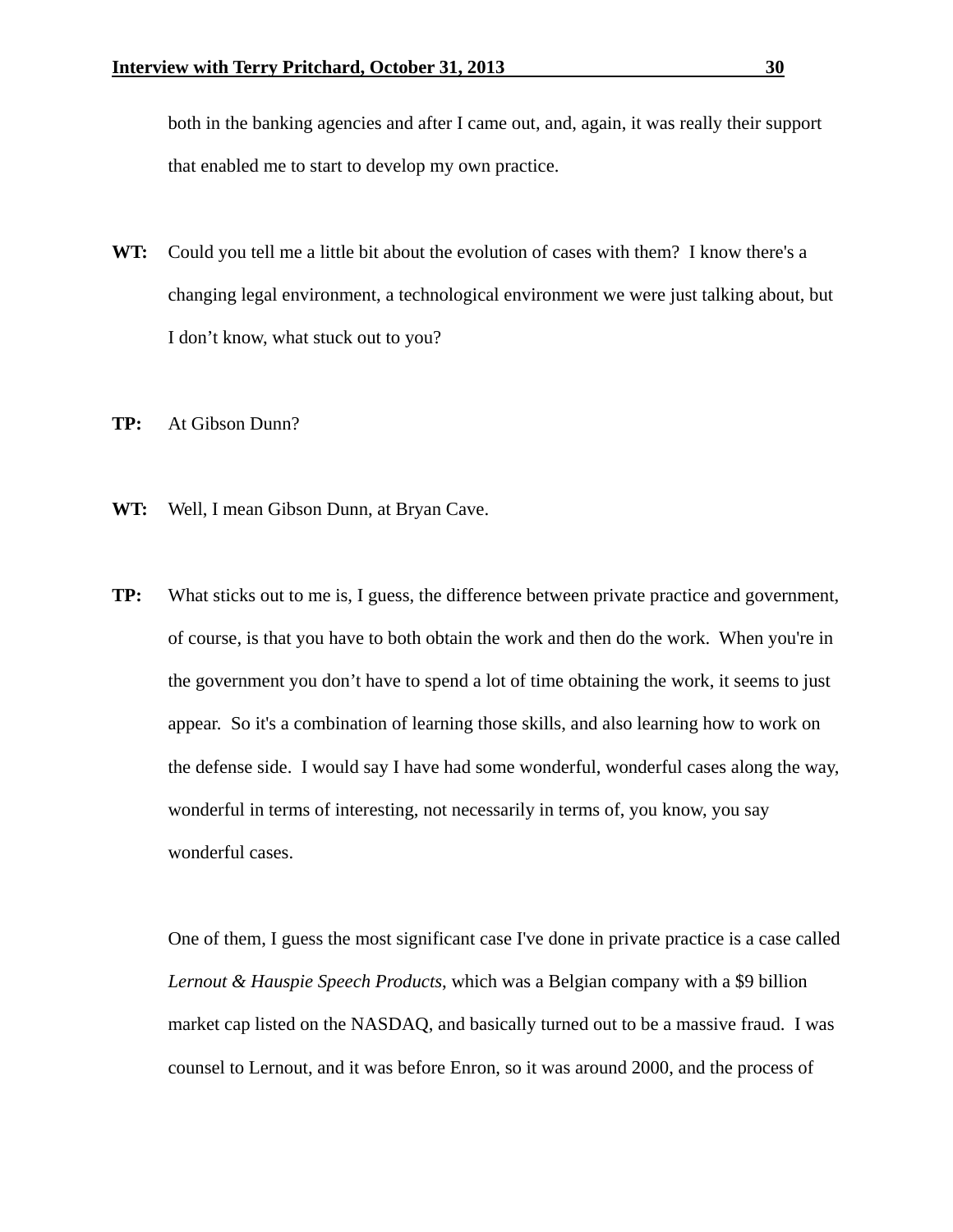realizing that I had a client that was engaged in very bad behavior and figuring out what I was supposed to do in this pre-Enron world is probably, in my mind, the most significant matter I've had to deal with.

 I would spend a lot of time talking to my Ph.D-in-philosophy husband about who's my client, right, and what are my obligations if I believe my client is engaged in fraud. Is my client management, is my client the board, is my client the shareholders? And until I could resolve that, it was hard for me to figure out what to do. As I said, this was pre-Enron so there wasn't really a roadmap.

 And, ultimately I decided my client, despite the fact that the people who hired me were management, I represented the company and that was the shareholders, and the board were the representatives of the shareholders, and ultimately I went to the audit committee and the board and laid out what I believed had been going on. We ultimately did an internal investigation and disclosed the major problems that existed in the company.

 Frankly, they filed for bankruptcy ten days later so it was a huge case, spun off an SEC investigation, tons and tons of litigation, criminal—I think thirty people were indicted in Belgium—and it had all the international aspects that complicated things a great deal. It had KMPG as an auditor, but KMPG Belgium, and so there were a lot of issues about audit work papers and whether they were Belgian or U.S. and who could access what. So that was a great case in which I really had to kind of make sure I was comfortable that, on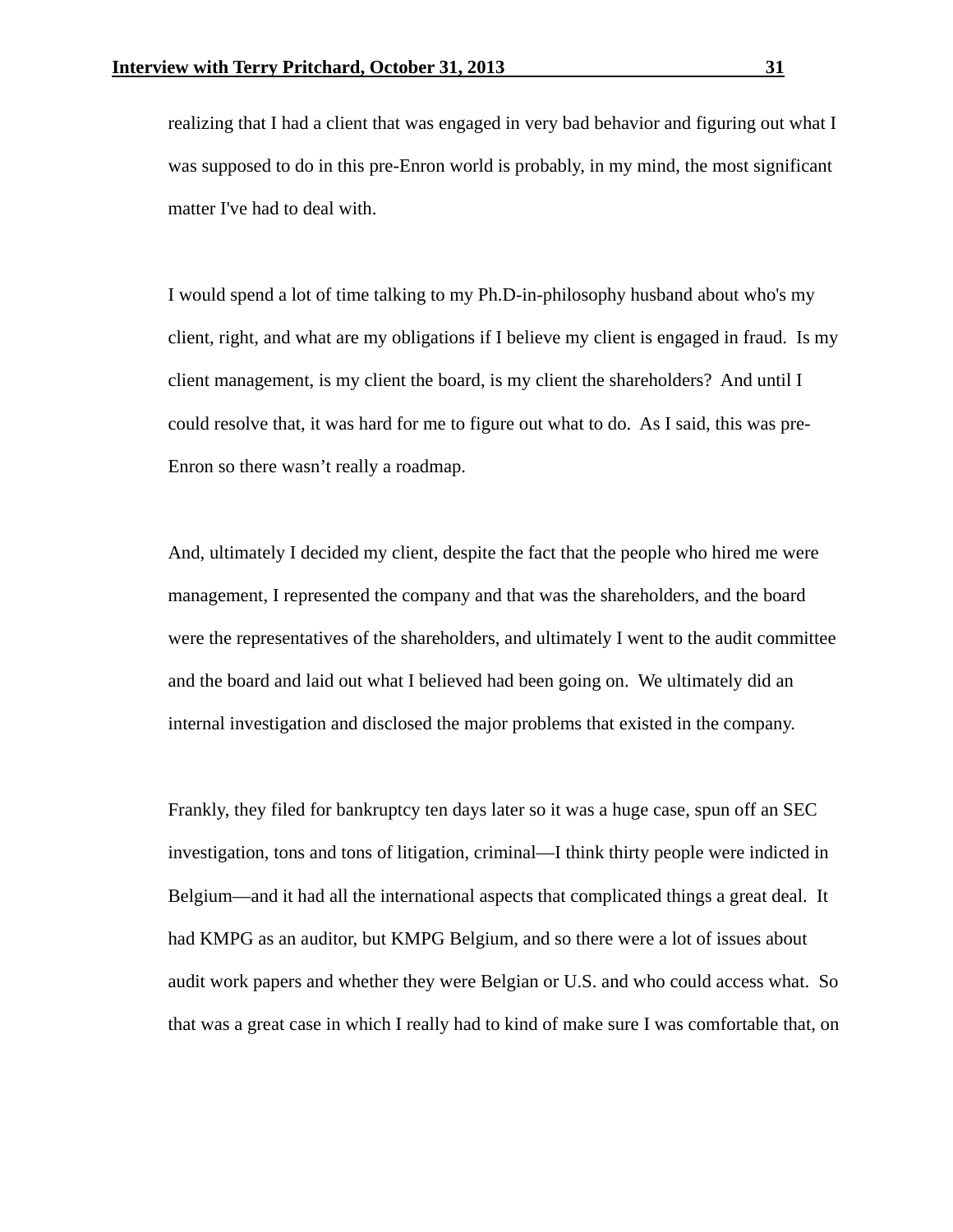the defense side, I still had a responsibility to expose what was obviously a very bad situation.

- WT: How often is it that you're essentially dealing with an SEC investigation, and how often is it that it's sort of more of a post-crisis situation where you just have to help clients to resolve whatever it is that has happened internally at their companies?
- **TP:** Well, I would say it's not often the latter. It's either an SEC investigation, or, more and more often now, it's a concern that comes from compliance or somewhere like that. That's particularly an FCPA space that triggers an internal investigation. And so it's almost like going back to the SEC. It's: conduct an investigation for us, figure out what the facts are, come back and report to the board, and tell us what to do. So that's a major part of my practice now, that and SEC defense work.
- **WT:** Internal investigations?
- **TP:** Yes.
- **WT:** Okay, that's very interesting. I'm not necessarily interested in inter-firm politics or anything, but you're at Gibson Dunn from '95 to '99 and then you came here to Bryan Cave in '99. You can talk about that transition if you like, or if not.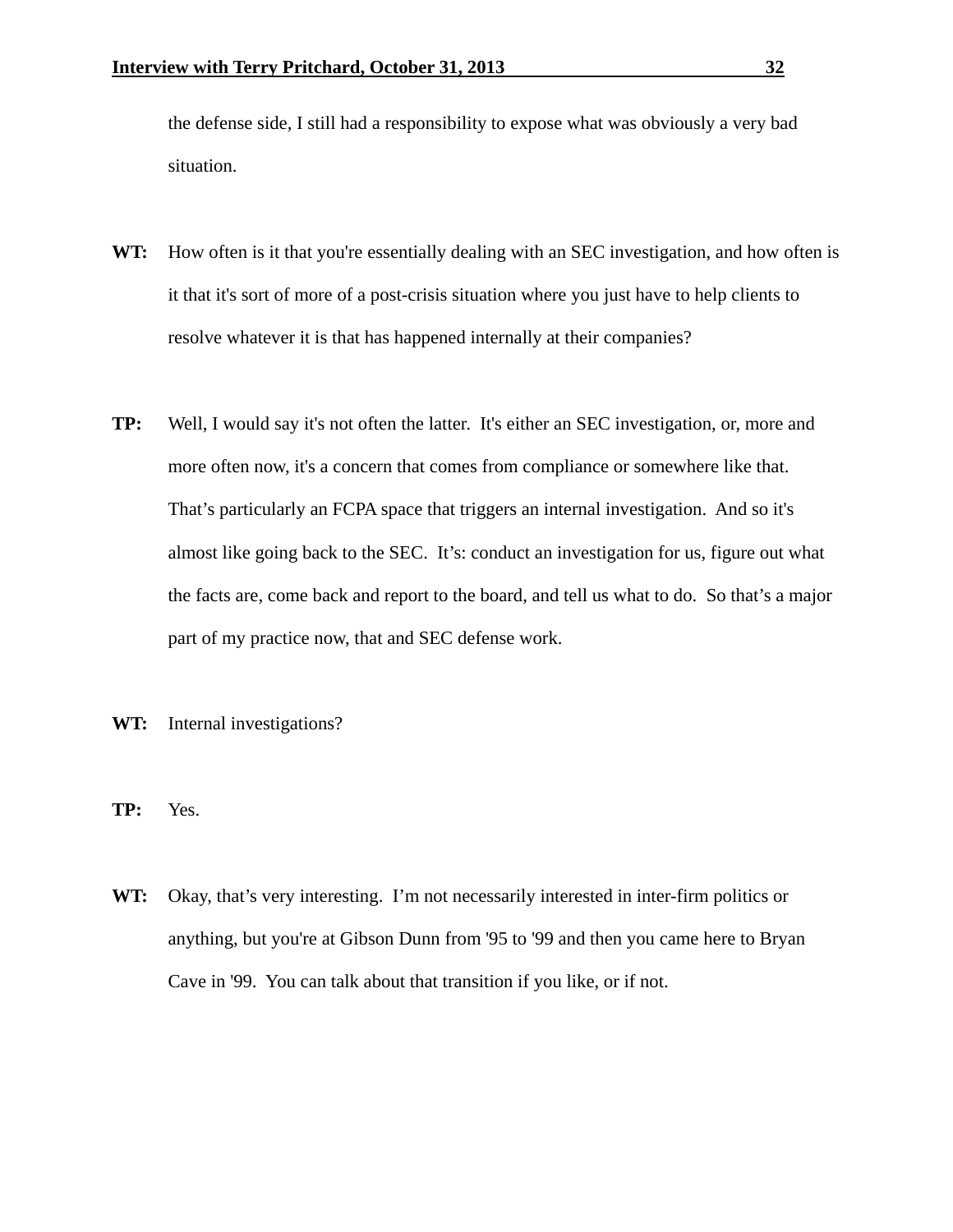- **TP:** Well, there was a guy at Bryan Cave named Gerry Boltz—he was the former head of the Los Angeles Regional Office of the SEC—and he was getting older and looking to retire. They were looking for somebody to take over the securities enforcement and litigation practice group, which was national. That sounded like a great opportunity to me. I had actually worked across the table from Gerry Boltz and had great respect for him. So I thought it'd be a wonderful opportunity, and that really is what led me to Bryan Cave. I came, and within a few months, as was agreed to in advance, I became the head of the securities enforcement practice. So it was a combination of doing the work and bringing in the work and doing some management stuff. That was appealing.
- **WT:** And so you've been out of the SEC and the OTS, the Resolution Trust Company now for less than twenty years.
- **TP:** But not a lot less.
- **WT:** Not a lot less. Looking back on it, how much do you feel that that still affects, to be philosophical, your identity today and the skill set that you bring to your private practice?
- **TP:** I can tell you, any time an associate asks me if they should spend time in the government, I tell them I would never trade that experience for anything. I think the skills that you develop, the relationships you form, the reputation that you get, really, they all happen there, and as I said, I wouldn't trade any of that for the world. It was such an exciting time.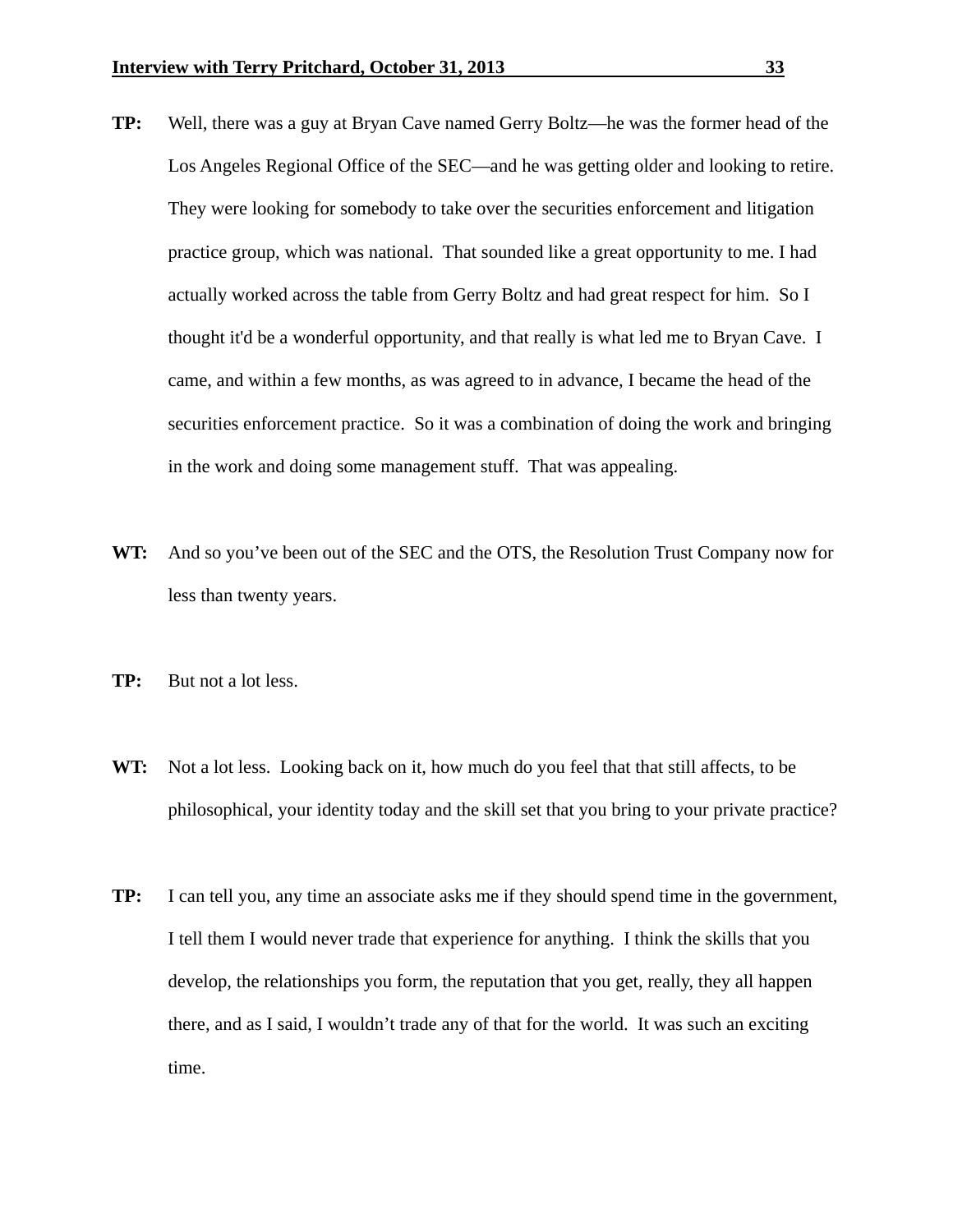As you move up in the government you really do have other people look for the smoking guns and bring them to you, and it's exciting all the time. I don't have the longest attention span, so jobs like the RTC where I'm spending a little bit of time on many cases at a very high level are really fun. So I wouldn't trade any of it for the world, and certainly all those investigative skills that I learned as a young lawyer at the SEC, I use them today in my internal investigations, so I think it was a wonderful experience.

- **WT:** What about the volume of cases from place to place that you've been? I mean you were working on a few very high-profile cases at the SEC. I wasn't quite clear on how many you had in your subsequent positions, and then here, of course, in private practice.
- **TP:** Right, and at the OTS and the RTC the volume of cases was much higher because I was at a higher level so I had more people under me working more cases. I can't even put numbers on them, but at the RTC I'm going to say there were a few hundred cases. At the OTS there were probably fewer than that, but certainly plenty of cases, lots more than at the SEC. And private practice, like everything else, it varies dramatically, but it's much more like going back to being a staff lawyer or a senior counsel in the sense that certainly I, and I believe most people, get more deeply involved in a few cases. It's not like we have fifty cases here that are active at the SEC that I'm supervising. It's much more that I have a handful of cases that I am deeply involved in.
- WT: That had to be part of the appeal of coming into private practice.